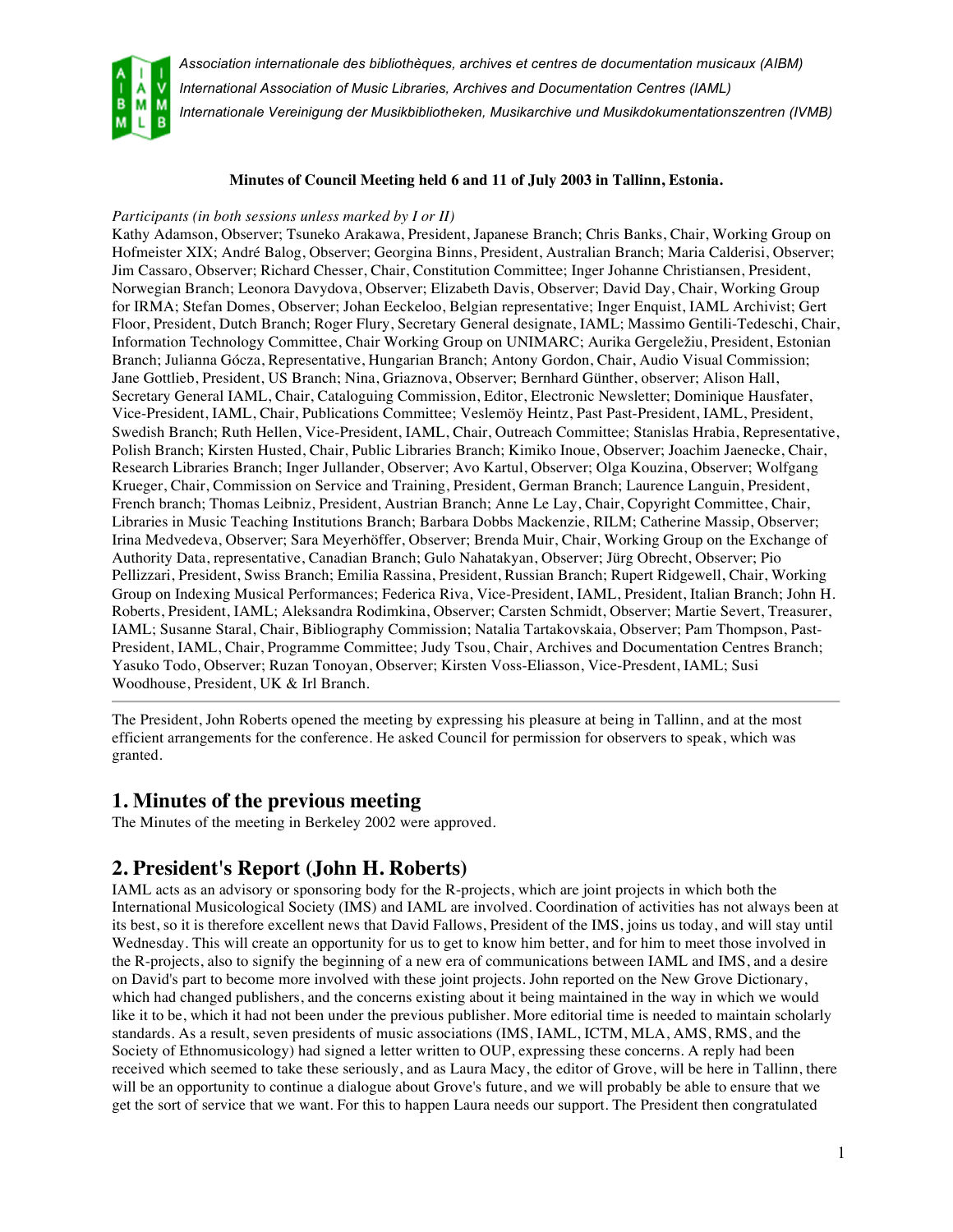

Thomas Leibnitz on the formation of an Austrian branch at last, and went on to mention the advertisement for a new editor for the IAML electronic newsletter, originally created by Alison Hall, which had been sent out on IAML-L and MLA-L recently. This is an exciting and important post, with a central and creative role, and it is hoped a new incumbent will take on the post not later than the end of 2003, and perhaps sooner, if the right person is found. Nominations for the Presidential and Vice-Presidential elections have been sought, and the names received thus far are: President: Massimo Gentili-Tedeschi; Vice-Presidents: Jim Cassaro, Alison Hall, Dominique Hausfater, Ruth Hellen, and Federica Riva. The name of Thomas Leibnitz for Vice-President was subsequently received. The President then said that the Board had examined the Rules of Procedure, and found that in Rule VI, I it is apparently specified that additional nominations can only be accepted up to the end of the first Council meeting. However, this clause does need to be examined, and either clarified, or changed, if we wish to extend the period for receipt of nominations. John asked if there were any questions about this procedure, but there were none. This election will be conducted by mail ballot only, so that the results will be known sooner, before the next IAML meeting.

## **3. Secretary General's Report (Alison Hall)**

Alison reported that the Board had held its mid-year meeting in Paris, and again, all members were present.They were hospitably entertained by Dominique Hausfater. However, after insisting that everyone arrive in good time for the meeting at the prearranged rendezvous at the Conservatoire, the Secretary General herself managed to be fifteen minutes late, for absolutely no good reason whatsoever, a sure sign that it is definitely time to hand over the job to someone else.

This is indeed, what is about to happen. All files (hopefully) have been sent to the successor, Roger Flury, who will take office after this meeting. Roger and Alison spent some extra time in Paris to discuss the transfer of power (or is this regime change?!) and it is expected that all will go smoothly.

The Board was delighted to get the good news that an Austrian branch, under the leadership of Thomas Leibnitz, is now a reality. They have a constitution, and are in the process of making arrangements with the IAML Treasurer regarding switching payments from him to their own branch; there will be more news in Thomas's national report. After a rather long wait, the Board heard that the RIdIM Rules of Order had been discussed by the IMS, who suggested some cosmetic alterations, and after an even longer wait, managed to get their hands on this document. The Treasurer will be reporting fully on our finances. The Board discussed the effects of the decrease in our reserves, and also the possibility of combining the two outreach funds, as this would increase the amount of money available for travel, and it does cost quite a lot to assign any meaningful amount. Outreach Fund 1 is not called upon very much. Ruth Hellen presented us with a description of the duties of the recently struck Outreach Committee, plus guidelines for the use of both Outreach funds. John Roberts felt that some sort of mechanism for defining the roles of Committees should be factored into the Rules of Procedure.

IAML received overtures from both ProQuest (IIMP) and NISC to make an electronic version of Fontes available (IAML currently has agreements with Ebsco and Wilson), but wondered if this availability might undermine the print Fontes, and consequentially, the membership of the Association, in the light of the fact that we know that some libraries have a policy to cancel the print version of a journal if they subscribe to an electronic version. It was decided not to take up these two offers at this time.

As already mentioned, the Board is inviting applications for the position of editor of the Electronic Newsletter, as it is about time we had someone in the job who can devote more time to it than Alison can. It is a really interesting job, which she can highly recommend. The job description has been written, and applications are invited from interested parties.

The usual newsletters have been received from national branches, and documentation from IFLA, the IMC and ICA. In the process of exploring the IFLA web site, Alison mentioned discovering that they have a very interesting FAQ, which tells the reader something about the Association itself, and also provided information about IFLA conferences, which would be very useful to first time attendees. It would perhaps be a useful thing to have on the IAML website. She has also been working with the Estonian group over the year for this meeting, and said how impressed she was by their cool, calm efficiency.

Alison then thanked all the IAML officers and members who had contributed to making her eight years as Secretary General such an enjoyable time. The President then thanked Alison for her work over the years.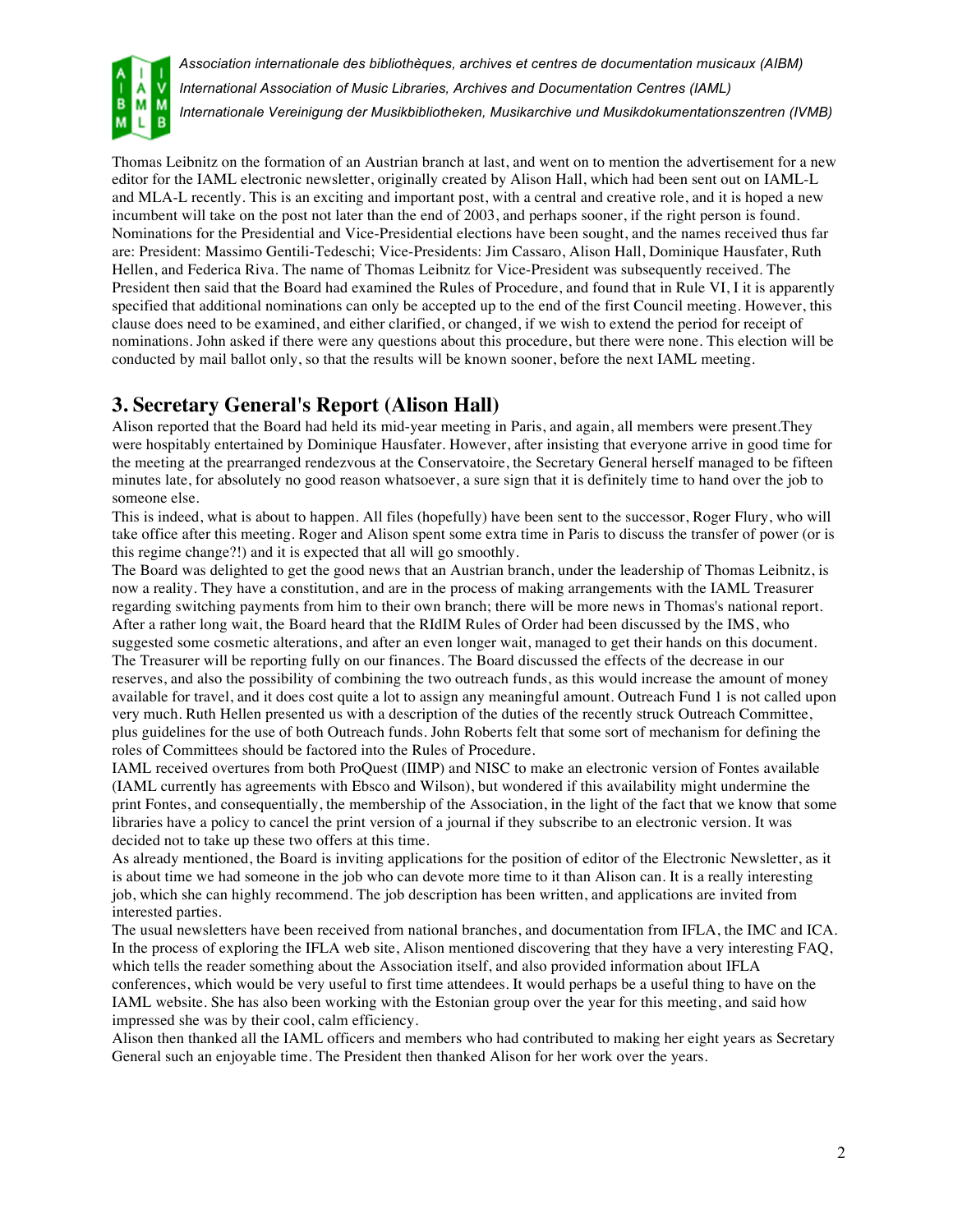

# **4. Treasurer's Report (Martie Severt)**

Martie Severt presented the accounts for the year, plus the three year budget, and the list of membership by country. Regarding income, most of it comes from dues from national branches and individual members, plus miscellaneous items such as mailing labels and advertisements in Fontes, and some from the PULMAN project. Most of the expenditure goes on Fontes, plus honoraria, the List of Members, travel expenses, membership fees, bank charges, plus unfortunately a loss again on our investments, which produced an 8% loss. Part of the investments were sold and the money transferred. The majority is now invested in Capital Secured Growth Funds. It is unlikely that we will face future losses, however, we cannot expect to receive returns in the future as we benefited from in the 1990s. The summary is expressed in three currencies, showing the money available at the beginning and end of the year, and the budget for 2003-2005 is expressed only in euros. In total, we took in 68,887 euros, and spent 108,934 euros, so we spent more than we received. Income and expenditure are both as anticipated, however it can been seen by looking at the statement of reserves at the end of the year, that they are gradually shrinking, and will continue to do so, as expenditure will now continue to exceed income. Reserves at the end of the year are 94,996 euros. It is considered advisable to have in hand one year's running costs for the Association. Looking at the membership by country, numbers are down a bit, however they will probably increase, as there are still some members who have not paid. Outreach fund 1 has received no donations, and Outreach fund 2 has no interest. Outreach fund 1 was scarcely used in 2002. Outreach fund 2 was started with 30,000 DM, and now stands at 15,339 euros. As there was no income from investments, only 667 euros is available for next year's conference. The Board examined the set up of the two funds, and if they were to be combined, income would come from the annual subvention of 2.5%, and from donations. This could increase the amount available for conference attendance, which it is suggested should be set at a guaranteed 1,500 euros minimum. It is proposed therefore that the two funds be merged. In the light of the financial position, a future increase of dues of 10% is proposed for 2005. This would raise the institutional dues from 50-55 euros, and individual from 30-33 euros, and would yield a reserve at the end of the year of 25,000 euros. The General Assembly has already given its approval for an interim increase if required. There is also a need to know now, so that national branches have time to implement the increase. The previous increase in dues before the increase in was in 1997. We will vote separately on the two issues of the Outreach funds and the dues increase. Veslemöy Heintz asked if perhaps the increase should be more. Martie said that we may have to propose another increase in 2006, however, due to the strength of the Euro and a reduction in the costs of Fontes, it may not be necessary. Chris Banks how much of our income is taken up by Fontes, and are the costs artificially high, to which the answer was no. The figures for Fontes are based on the number of issues estimated to be produced in that year. Next year we will have a new three-year budget. The motion to raise the dues by 10% was put to the vote, and all were in favour. The proposal to merge the two Outreach funds was put to the vote, and all were in favour. In closing, Martie mentioned that some branches are traditionally late in paying their dues, and urged everyone to pay up earlier, also to be sure to send in changes of address.

## **5. Fontes Artis Musicae report (John Wagstaff)**

John Wagstaff hoped that everyone had been receiving, reading and enjoying *Fontes*.

The following issues of *Fontes* have appeared since the Berkeley conference in August 2002: 48/3 (Oct. 2002); 48/4 (Spring 2003); 49/1-2 (April 2003) (In memoriam Imogen Fellinger); 49/3 (June 2003). 49/4, covering Oct.-Dec. 2002 will appear Sept. 2003. He said he had hoped to publish 6 issues in the period since Berkeley, but various delays meant that this was not possible. 50/1 will be sent off soon to A-R, and 50/2-3 will probably be a double issue. When this is out, we will be only 6 months behind. We will need to produce six issues a year in order to catch up completely. The good news is that there is currently a lot of material waiting for publication. There are still some staffing problems. The death of Leslie Troutman (an obit. will appear in *Fontes* as soon as possible), means finding a replacement for her, to do reviews for the US and Canada, Kathleen McMorrow wants to step down after she has indexed vols. 47 and 48, and Chris Walton has just said that he wishes to step down as European reviews editor, due to pressure of work. The job of reviews editor means finding people to write reviews, not to have to write them yourself. John said he was also looking for people who were interested in writing reviews.

Statistically, v. 49(2002) will be 308 pages long, as opposed to 47 (438 pages) and 48 (457 pages). John's aim is for each issue to have approx. 80 pages, or 320 per year. 49 will contain 12 articles and 12 reviews, and includes only 1 article and 2 reviews in French, and 3 articles and 2 reviews in German. More contributions in these languages are invited, however, there is no 'quota' system; if an article or review is good, it will get into *Fontes*, whatever the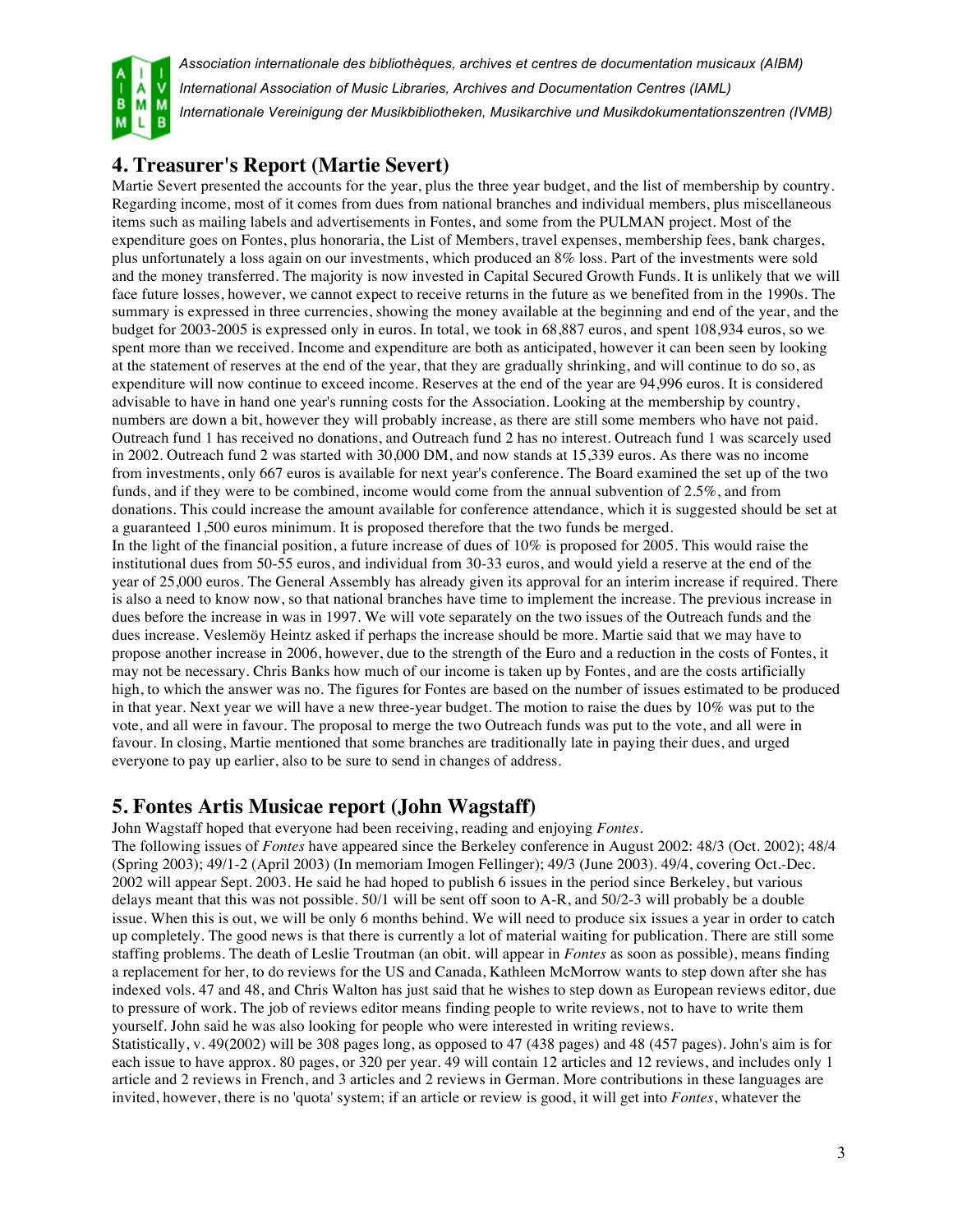



*International Association of Music Libraries, Archives and Documentation Centres (IAML)*

*Internationale Vereinigung der Musikbibliotheken, Musikarchive und Musikdokumentationszentren (IVMB)*

language. There has also been discussion about developing a pool of translators, to translate reviews from languages other than English French and German, so John would be interested in hearing from anyone possessing useful and interesting linguistic skills.

John finally invited anyone who was interested to come to the Fontes meeting the next day, and John Roberts then said that we was immensely grateful to John Wagstaff for his superhuman and heroic efforts.

# **6. IAML Publications**

**1. IAML-L (Anders Lönn)**

No report

#### **2. IAML Home Page (Massimo Gentili-Tedeschi)**

Massimo brought the good news that two weeks ago a volunteer was found to help with the web site, and the results can be seen tomorrow on the new version. He hopes that a lot of interesting work can be done in the near future, especially with national branch home pages.

#### **3. IAML Newsletter**

Alison said that she welcomed the search for a real editor, as she feels she has not been able to devote as much time to the newsletter as she would have liked.

### **7. Obituaries**

John Roberts mentioned the following members who have died during the past year: Tony Hodges, Yves Lenoir, Leslie Troutman.

## **8. IAML's relationships with other organisations**

#### **1. International Federation of Library Associations (IFLA)**

IAML has received all the usual IFLA publications, plus the ballot for their executive elections. Richard Chesser said there had been nothing of a musical nature on the copyright front. At their meeting this year in Berlin, IFLA will vote on whether to meet in Quebec City or Rome in 2008. If the latter, then it is hoped that some kind of joint session can be arranged.

#### **2. International Music Council (IMC)**

The IMC went through a transition in administration after the death of their Secretary General, Guy Huot, who has been succeeded by Damien Pwono. They have taken to re-examining their priorities, about which we will be responding to a questionnaire. The next General Assembly, held every two years, will be in Montevideo, and John Roberts will attend on behalf of IAML. He hopes to be able to make some Latin American connections.

#### **3. International Council on Archives (ICA) (Inger Enquist)**

Inger reported that she had received publications of ICA. This year they are having a Round Table meeting in Cape Town, with the theme: Archives and human rights. Next year there will be the big conference in Vienna. She has hopes for closer cooperation with ICA. The inventory to the IAML Archive has been updated, and a link has been made to the home page, and Inger reminded us that this is a good source of information for old material. She is happy to receive any relevant materials for the archive, the most recent being from Mrs Mercedes Reis Pequeno from Brazil, which relate to the beginnings of IAML. She hopes to download the IAML home page to a CD. She has a collection of colour photographs of IAML conferences, and will digitise a selection, for which IAML will pay the costs.

#### **4. International Association of Sound Archives (IASA)**

Inger Johanne Christiansen reported that IASA will join IAML for a joint conference in Oslo next year. She attended their annual meeting in Aarhus; their new president is Kurt Deggeller.

- **5. International Standards Organisation (Lenore Coral)** No report.
- **6. European Bureau of Library Information and Documentation Associations (Eblida) (Richard Chesser)**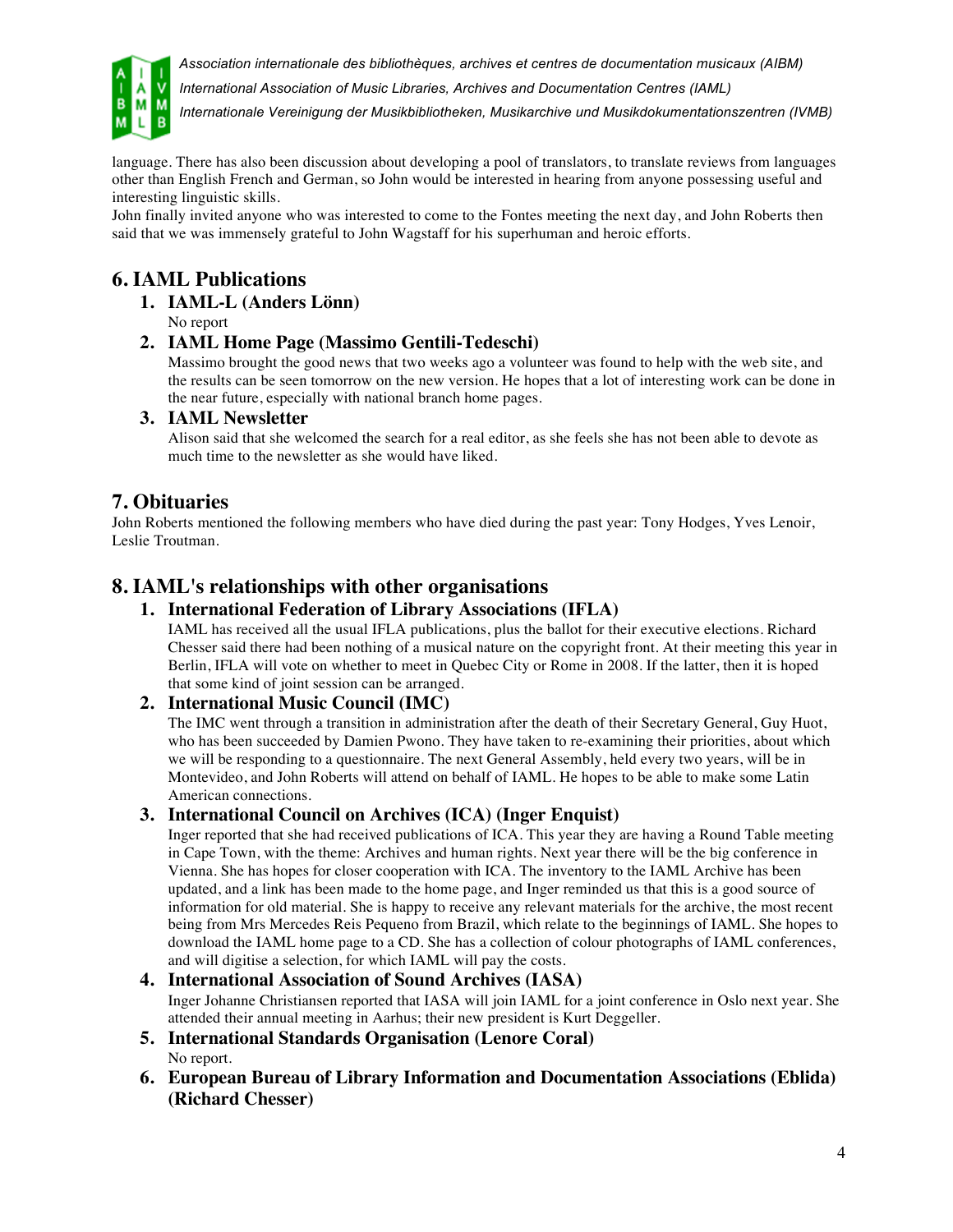



*International Association of Music Libraries, Archives and Documentation Centres (IAML)*

*Internationale Vereinigung der Musikbibliotheken, Musikarchive und Musikdokumentationszentren (IVMB)*

Eblida lobbies for library interests in the EU, such as legal protection, database use, directives to fight piracy, lending rights, and digital rights management. There is a delay, due to the activity of the music industry, in the implementation of the copyright directive legislation. When this happens, Eblida may have more of a role to play. It was suggested that any interesting documentation could be reported in the IAML Newsletter.

#### **7. International Association of Music Information Centres (IAMIC) (Bernhard Günther)**

Bernhard said he brings the regards of Peter Rantasa, the IAMIC Secretary General, to IAML. IAMIC Austria is presently involved in two big European projects, the European Music Navigator, and the Music Network, which should prove a valuable resource to music libraries. More information about these will be heard during the week.

#### **8. PULMAN (Pam Thompson)**

The project is finished, and had its closing conference in Lisbon in early March, and was a long project. There were two categories, social and technical, and the social one included a reasonable account of access to music and non-print materials, which is with what she was involved. It eventually spread from the confines of the EU to surrounding European countries. It didn't end up exactly as she wanted, as the PULMAN Board played around with it quite a lot, and gives the impression that you can get everything you want from the web, which is their idea, not hers. Within the music guidelines there is a lot of good information which we can all use if necessary to persuade managers and institutions that more work is necessary for music, especially for sound recordings. It was essentially a public libraries project, but has useful information for libraries in all sectors. The guidelines have been translated into the languages of all the countries that were involved, and can be found on their website www.pulmanweb.org. We should ensure that everyone looks at these in their own languages. A manifesto was produced to indicate where public libraries should be going and what they should be doing for the next ten years, which can also be found on the web site. IAML has not yet been paid all the money due, but we know how much we will get. In conclusion, this has been an interesting but infuriating project.

#### **9. International Standard Music Number (ISMN) (Joachim Jaenecke)**

Joachim Jaenecke attended the annual ISMN meeting in Ljubliana, from which the big news is that the US is now a member. The President expressed his joy at this move of the US towards international cooperation.

### **9. Publications Committee (Dominique Hausfater)**

Dominique explained that the duties of the Publications Committee are to oversee and coordinate IAML publications in any format, i.e. both print and electronic, which include Fontes, the Home page, the Newsletter, the brochure, IRMA, and RISM Series C. With regard to the latter, two more volumes are on the way. A questionnaire has been sent out in Italy by Massimo Gentili-Tedeschi, the results of which now need to be analysed, while Eastern Europe, under Pam Thompson, is still a project in mind. It should prove a good opportunity to meet people from eastern Europe. Additionally, IRMA, which is still a working group, might evolve into a publication of some kind. The Board has discussed the brochure to determine whether we still needed a printed version, and it was agreed that it would still be useful to have one to hand out on certain occasions, and to draw attention to IAML activities, but that it would be smaller than the present iteration, with information that goes rapidly out of date removed, such as names of officers, and information that is available from the web site. The Committee's aim is to coordinate the various avenues of information, and determine what kind of information should be in which publication, also to take into account and to examine the different formats, bearing in mind that not all members have access to online information.

### **10. Outreach Committee (Ruth Hellen)**

At the 2002 Conference in Berkeley 5 delegates were supported by the Outreach Fund last year. The countries represented were Chile, China, Lithuania, Mexico and Peru. Support was also offered to a Cuban delegate but he was unfortunately not able to get a visa. The total amount spent was \$5000. The surplus, rounded up to \$2000, was passed to the Tallinn conference. A summary of the aims of the Outreach Committee has been sent to Council members. The Board recommends that the 2 outreach funds are merged to allow for greater flexibility. Until now,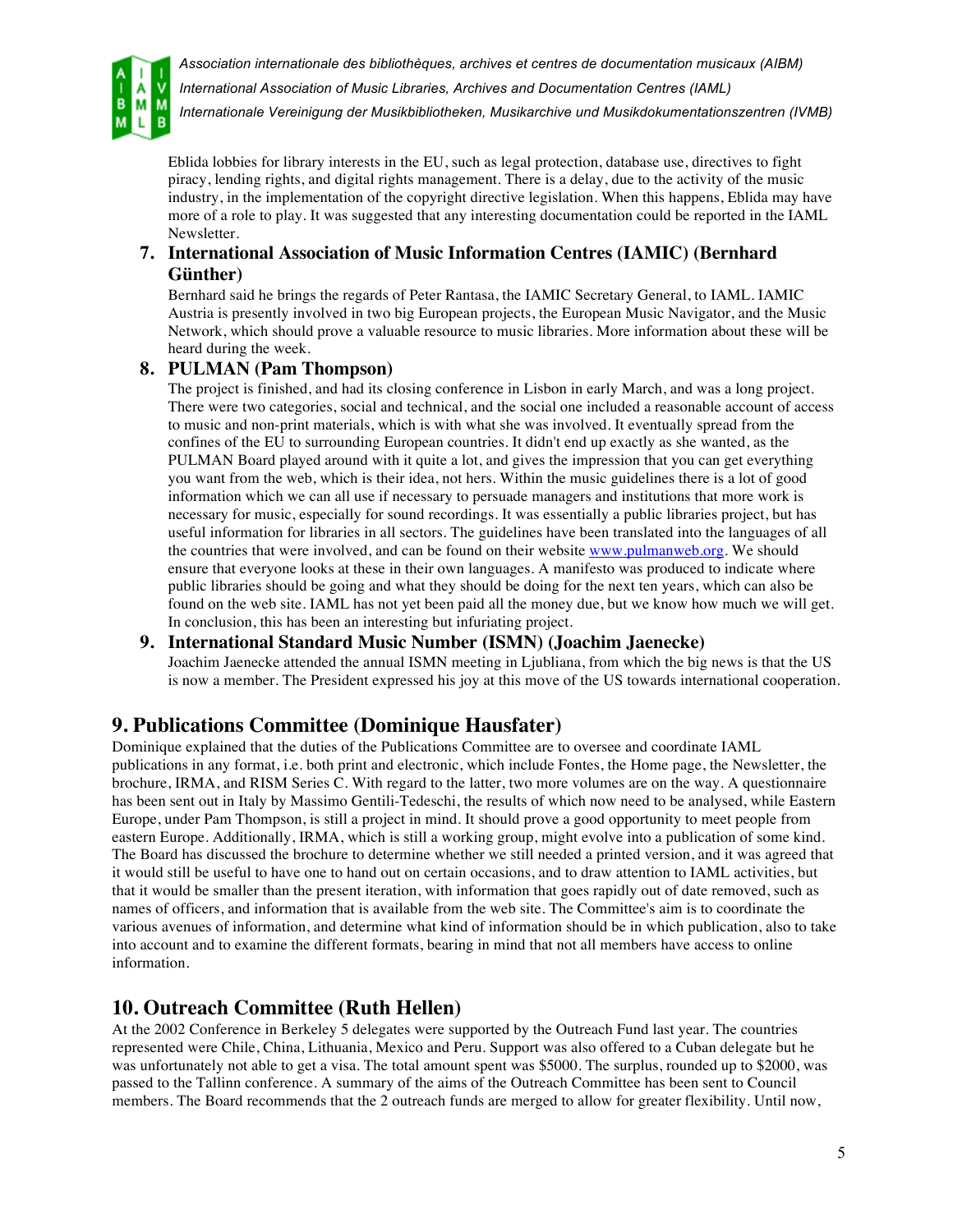

*International Association of Music Libraries, Archives and Documentation Centres (IAML)*

*Internationale Vereinigung der Musikbibliotheken, Musikarchive und Musikdokumentationszentren (IVMB)*

the donations fund has not been fully used, but there is always great demand for conference support. Having one fund will make it easier to prioritise from one year to the next. Reports from branches are as follows:

- In Canada Gilles St-Laurent of the Library and Archives of Canada (National Library of Canada) travelled to the Gramophone Records Museum and Research Centre in Cape Coast, Ghana for two weeks in March 2003. He was the technical advisor, purchaser, installer and educator to a small group of Ghanaians who received a \$50,000 grant from the Montréal-based arts and technology benefactor Daniel Langlois Foundation to organize, catalogue, digitally restore and put online nearly 20, 000 records of its collection.
- Suzanne Meyers-Sawa at the University of Toronto is collecting material for the Faculty of Music at Klaipeda University in Lithuania.
- In France Donations of music have been sent to: the Bucharest Academy of Music, Romania, Tchaikovsky Conservatoire, Moscow, the Almaty Kurmangazy Conservatory, Kazakhstan, and the Conservatory of Kirghistan.
- In Hungary there is as yet no organised activity in the field of outreach. Many Hungarian libraries have direct connections with foreign libraries and when a request occurs they try to help or forward the request to a relevant library, though last year they had no major events in this field. This autumn the Hungarian branch is planning to send a questionnaire to music libraries and hoping to have more information next year.

A problem often faced in Hungary, as in other countries, is the difficulty of getting funding for participation in conferences. As the salaries are relatively low in Hungary, the personal financing of the total cost of participation is not to be expected. Information about IAML support can only be available at the last minute, so there is no sure financial support. Therefore the Hungarian branch asks the Outreach Committee to look into this problem.

• In Japan, Yumiko Hasegawa (secretary of the Japanese branch & Librarian of Kunitachi College of Music Library) visited the Shanghai Conservatory of Music Library in China in October 2002, and met with the new library director Professor Sun. Yumiko spoke about IAML and strongly recommended that the director should consider participating in an international meeting. The problem of SARS has prevented any further contact this year, but if other opportunities arise, the Japanese branch will try to encourage him to participate. The professor spoke about his strong desire to correspond with libraries outside Shanghai, and exchange information and data. More positive library activities are anticipated under the leadership of this new director; however, to support such activities, better methods of dealing with library data, and proper education and training of librarians are urgently needed.

In August 2002, Mr.Zhao, an associate professor of Shanghai Conservatory of Music, asked the Japanese branch for help in compiling a list of material to be housed in the Chinese-Japanese Music Research Institute within the Shanghai Conservatory. Purchases of a wide range of materials concerning Japanese and western music will be subsidised by the Japanese Ministry of Foreign Relations.

The Japanese branch has appointed an outreach liaison officer. Hitoshi Matsushita, who was the chief librarian of Kunitachi College of Music Library, is the key person for almost all Japanese outreach activities in the music library field.

• The National Library of Lithuania was very grateful to receive donations via the US Donated Materials Program. The libraries sending the donations were: Curtis Institute of Music, University of Pennsylvania music library, George Sherman Dickinson Music Library & Stanford University Braun Music Center. During 2002-2003, the Vilnius Music and Art Library received some very important donations. 160 items came from Yale University Music Library. These included \$1000 worth of new books and scores. The University also sent 25 volumes of music by H.Schutz and 15 volumes of Schubert complete works. More donations were received from the library of Aalborg University in Denmark, the University of Pennsylvania and the Music Library of the Northwestern University Library, Evanston Illinois. 5 boxes of books were received via the US Donated Materials Program; these were very important because the library has very little music theory literature. Egle Stalnioniene wishes to express her thanks for this support. In return she has sent a collection of modern Lithuanian music on CD to the Music Library of Yale University.

She also reports on a particularly serious problem: there are no special training programmes for music libraries in Lithuania. She asks about the possibility of IAML colleagues delivering training, perhaps with the support of foreign Embassies in Lithuania. IAML specialists would be very welcome.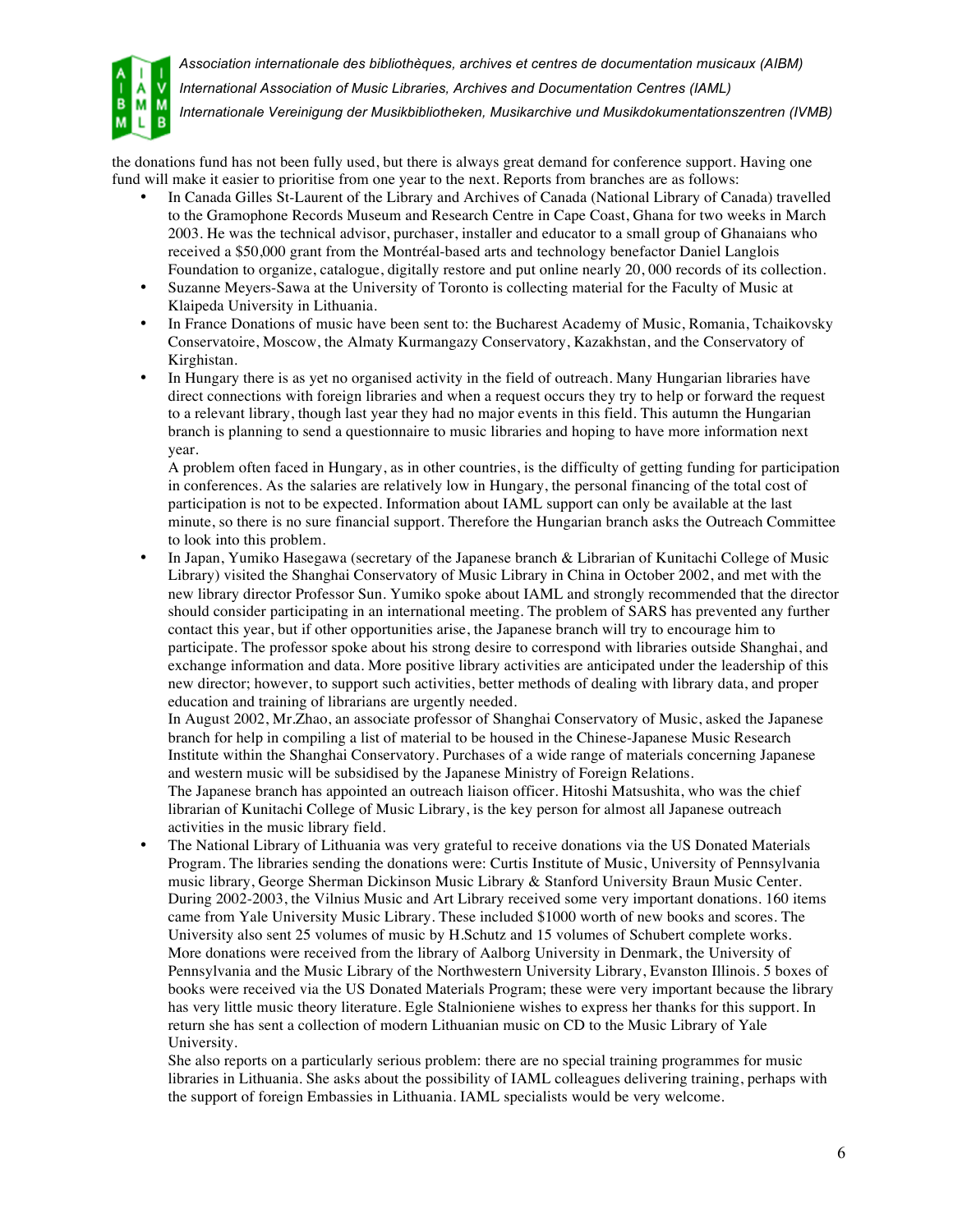

*Association internationale des bibliothèques, archives et centres de documentation musicaux (AIBM) International Association of Music Libraries, Archives and Documentation Centres (IAML)*

- *Internationale Vereinigung der Musikbibliotheken, Musikarchive und Musikdokumentationszentren (IVMB)*
- The Polish National Branch Council has discussed issues related to outreach activities and the guidelines sent by Outreach Committee. A call will be sent to Polish IAML members to collect information about Polish institutions in need. One music librarian [Stanislaw Hrabia] has received financial support to attend the IAML conference in Tallinn.
- For several years in Sweden, funding has been available to pay for a librarian from the Baltic states to participate in the Swedish annual meeting. This funding has now been withdrawn, as the government department concerned has the view that if the Baltic states are financially able to join the EU, they must be able to fund attendance at conferences.
- In July 2002, 4 boxes of books, scores & CDs were sent from the UK & Irl Branch to the Lithuanian Academy of Music via the Lithuanian Embassy. Later that month, the Branch received confirmation that the consignment of 24 boxes of books mentioned in last year's report had arrived safely in Harare for the Academy of Music and Dance.

In early August 2002, another request was received from the Harare Academy for books with particular reference to music education, western music, ethno-musicology, jazz, Western pop music, and Music series to use in primary and secondary schools. The specific need was for about 400 books from around 1993 and later, to assist with course accreditation. So early March 2003 saw the second shipment of 13 boxes of books and music begin the journey to Harare, & by the start of June the consignment had reached the Zimbabwe border for Customs clearance.

100 kg of books were sent in September 2002 to Albania by Rosemary Dooley, a bookseller & IAML member. These were gratefully received by Professor Sokol Shupo at the Documentation and Communications Centre for Regional Music in Tirana.

In November 2002 a donation of 250 items of clarinet music was sent from the Royal Scottish Academy of Music & Drama to the Lithuanian Academy of Music in Vilnius. These items were a bequest from a customer who wished them to go to a suitable institution.

• IAML-US has continued to provide help to libraries through the excellent Donated Materials Program.

## **11. Programme Committee (Pam Thompson)**

Pam reported that this last year, the Committee did not achieve as much as had been hoped, partly because she had been very busy; however, it is hoped to make up for lost time this week. Sadly a computer crash had resulted in the loss of any ideas that had been previously sent to her, including the plan for the introductory session, and all the emails she had received about this, so she hoped that no one would be left out. The Committee will have a working lunch on Monday, and there will be a planning lunch for Oslo on Tuesday for the Committee, and the various Chairs. She asked members to let her have any programme ideas that have occurred during the week, such as joint sessions with IASA, as we want to present the best possible paper on the best possible subjects. She is aware, also, that it can be difficult for some people to get funding to come to meetings unless they are giving a paper. Somehow we have to strike a balance. John Roberts mentioned the transformation in the redesign of the IAML programme, ensuring that we address issues of concern to our members, therefore we need to know both about ideas for topics, and also what topics are of interest to members.

## **12. Constitution Committee (Richard Chesser)**

A number of issues have arisen that require discussion by the Constitution Committee, and progress will be made on three major issues. Firstly, a small proposed amendment has been made to the Constitution to allow for the creation of branches comprising more than country, for example, the UK and Ireland Branch, which already exists. Secondly, there has been the creation of several new committees recently, and provision needs to be made to make sure these groups are mentioned in the Constitution, and thirdly, following the examples of the Publications and Outreach Committees, a model remit will be constructed to ensure that each group has a current charge.

## **13. RIdIM (Veslemöy Heintz)**

RIdIM is one of the IAML projects, and deals with musical iconography, and has been fairly dormant on the international level for a number of years, though work has been going on at the national level. A while ago, efforts were begun to get it back into action again, and we were lucky enough to get the help of Alan Green to set up a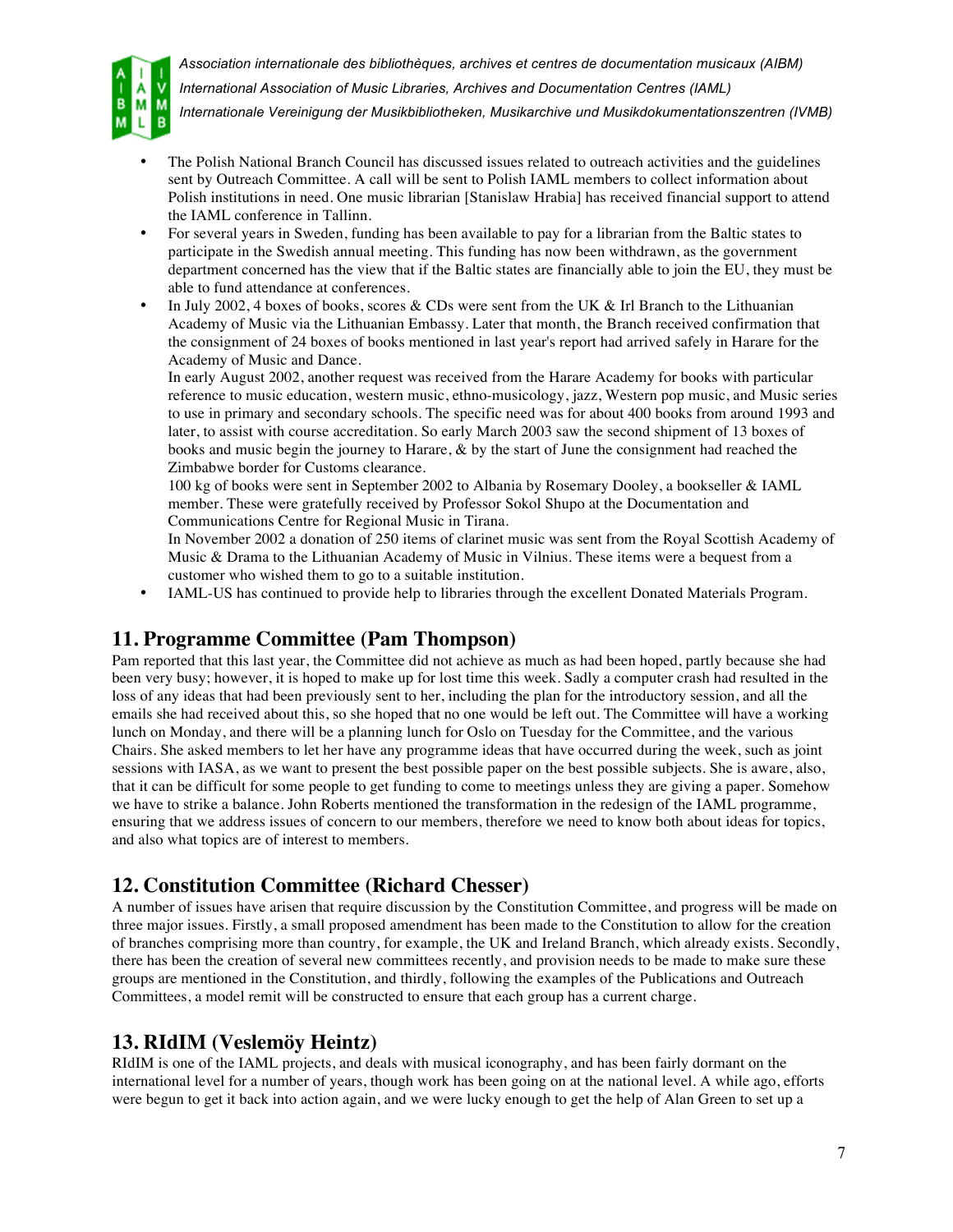

database at Ohio State University with the help of Stephen Westman. All the R-projects have an international centre, and RIdIM originally had one in New York, which subsequently died out. In 1999, talks were held with our French colleagues, regarding a proposed new institute in Paris, Institut national de l'histoire d'art, which is now firmly established and seemed interested in the possibility of making a new home for RIdIM. In November, a small working group met in Paris, with members from Switzerland, France and Germany, to work out how to proceed. There are existing RIdIM databases at the national level, especially in France, Germany, and Italy, but these are mostly research databases. There are many institutions that have collections of iconography, but don't have much time or money to spend on cataloguing, therefore IAML would like to establish a cataloguing database, which would be much more simple, and which Alan and Stephen have probably achieved. Several countries are interested in this idea. At a working meeting on Thursday and an open meeting on Friday, the database will be demonstrated. All Rprojects are run by a Commission Mixte, and IAML has appointed its members for the one for RIdIM, as has CIMCIM, and last week the IMS appointed Tilman Seebass (Innsbrück), Antonio Baldassare (Zürich) and Armind Brinzing (München).

## **14. Proposal for a new working group (Kirsten Voss Eliasson)**

Kirsten posed the question as to what IAML can do for Public Libraries and librarians? It can be difficult for them to attend conferences, in order to meet their colleagues, and it is hard to get funding. Thanks to the internet, and inspired by the Danish toolbox project, she would like to propose that a working group be created to work on a similar international resource for IAML. She will speak more about it at the information session on Monday, and there is a session on the Danish toolbox on Tuesday. On Wednesday there will be a visit to Tallinn Public Library, and a meeting will take place afterwards. She suggested that the first task should be to find out and examine what work has already been done, such as PULMAN and Harmonica, as a starting point. If public library administrators see evidence of a useful web resource, they might be more sympathetic to supporting conference attendance. The name, to begin with, will be the IAML Toolbox, and it would deal with issues such as copyright, legislation, how to handle CDs, and many other aspects of music materials. She did not feel that it would be confined to public libraries only, as probably everyone could benefit from such a product. Pam Thompson said she thought this was a wonderful initiative, and hoped that it would be picked up by every branch. There are many people working in isolation, or dealing with music, who don't know how to handle it. The Council was in favour of establishing a working group; the Chair will be determined by the Public Libraries Branch.

## **15. National Branch Reports**

• Armenia

Gulo Nahatakyan (Musicological Library of Armenia)

The Music Library of Armenia is forty years old, and the only Music library of the countries of the southern Caucasus. It holds 200,000 music items, of which 20,000 are sound recordings. It has a rich collection of works of world wide composers since the 17th century, consisting mainly of works of German composers. There are many large and small music libraries in Armenia, which is a musical republic, and this year is the year of the Armenian composer Aram Khachachurian. They would like to organise an association of music libraries, and hope that IAML will be able to help them.

Ruzan Tonoyan (National Children's Library, Khnko-Aper)

The National Children's Library has one million items, of which 30,000 are music items. There is an annual readership of 20,000. In October 2003 they celebrate their 70th anniversary and invite everyone to celebrate with them.

Leonora Davydova (Komi National Library)

The National Library of the Komi Republic is situated in Siberia in the far north of Russia. She has come here with the purpose of learning how to organise a network, and a digital library in the republic, and to disseminate music worldwide.

John Roberts thanked them for their reports and said that IAML would do what it could to help.

• Australia (Georgina Binns)

The Australian branch held its biennial conference in Perth last September entitled Ad infinitum; Preserving Australia's musical culture, with an attendance of 30 people. It is hoped to strengthen the connection between librarians and researchers. Activities included a visit to a Benedictine monastery music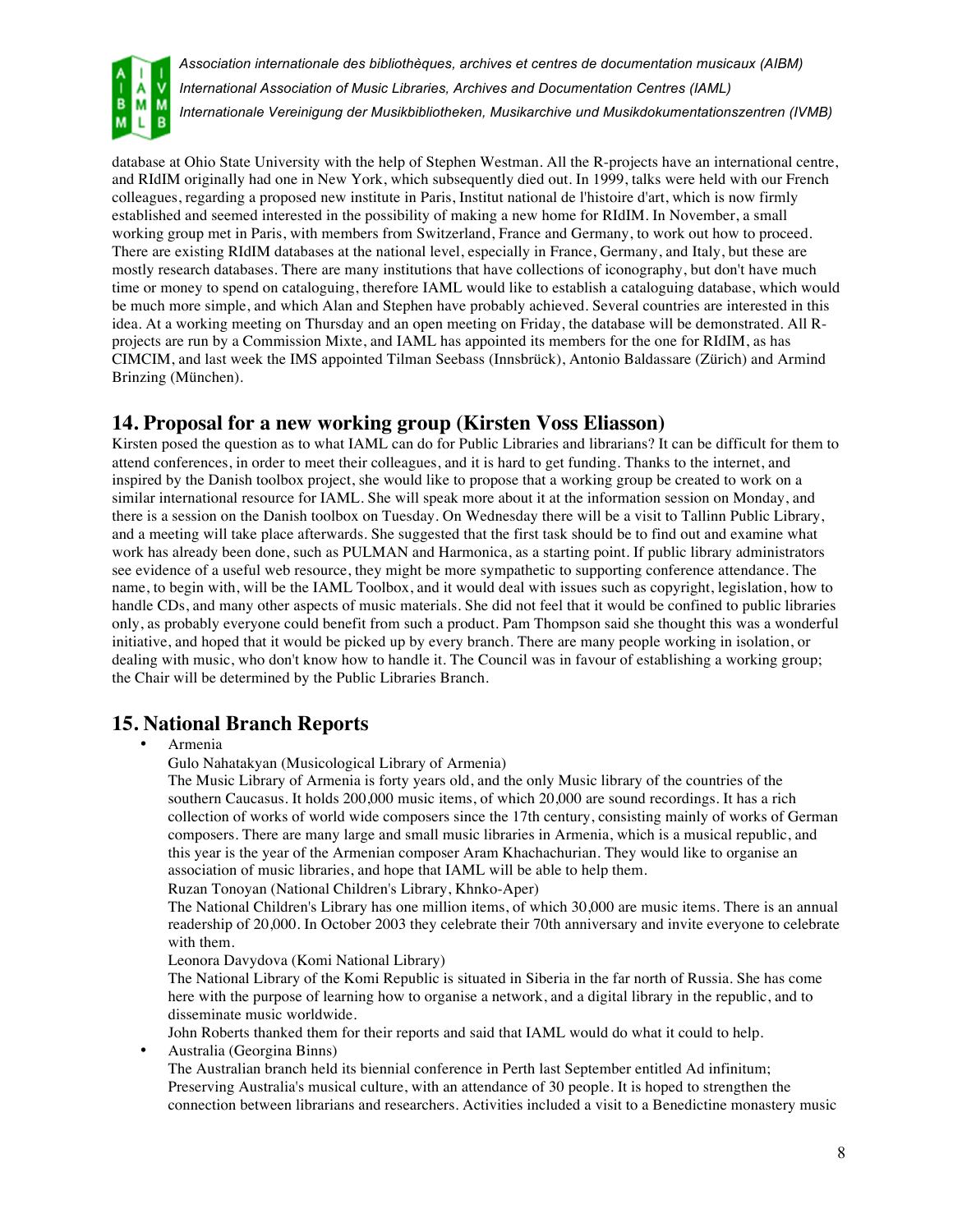

*International Association of Music Libraries, Archives and Documentation Centres (IAML)*

*Internationale Vereinigung der Musikbibliotheken, Musikarchive und Musikdokumentationszentren (IVMB)*

archive located in an isolated bush area at New Norcia, which includes original manuscripts by Benedictine monks, and which needs some assistance to help with preservation matters. Some constitutional changes were ratified. Membership stands at 35 individuals and 25 institutions. The journal Continuo appears annually, and the newsletter Intermezzo, available on the web, four times a year. An outreach programme is developing slowly with a library in Kenya, and an Outreach coodinator has been appointed. Next year there will be a joint conference in Canberra with the IAML New Zealand colleagues. A supporting session was presented at the IMS Symposium in Melbourne. The National Library of Australia has secured the archive of Peter Sculthorpe, which is very exciting. The Music Australia project continues to proceed, and funds have been made available to digitise sheet music.

• Austria (Thomas Leibnitz)

Last year in Berkeley Thomas had promised an Austrian national branch, and this now exists. In December 2002, a meeting of music librarians was held at the Austrian National Library, and the decision was made to form a branch. This has taken quite a while. Helped by Wolfgang Krueger, a constitution was established, and harmonised with Austrian legislation that governs the creation of societies, and the branch is now registered as a society. A bank account is being established, after which the branch will collect its own dues to send to the Treasurer. The President is Thomas Leibnitz, Vice-President Bernhard Günther. They plan to hold two meetings a year at different locations, in order to get information on the different libraries in Vienna, and aim to create a web site, with the help of Bernhard Günther. There are a lot of new members, including the Gesellschaft für Musikfreunde, the MICA, Vienna Public Library, the Archive of the Vienna Konzerthaus, the City Library of Linz, the Vienna Schoenberg Centre, and The Klagenfurt Conservatory. Thomas commented that IAML is responsible for the creation of this branch, as he became tired of being asked the question as to when there will be an Austrian branch. It seems that this will now be replaced by the question When will we be invited to meet in Austria!

- Belgium (Johan Eeckeloo) No report.
- Canada (Brenda Muir for Diane Peters)

CAML has had a busy year. The branch had its annual meeting in Halifax, Nova Scotia, with 26 participants. Membership stands at 105 in total, mainly from academic and research libraries. There are not many members from public libraries. Board elections were held, and Diane Peters is the new President. CAML awarded its first ever travel grant of \$500 CAD, and also money to fund a special project, for sheet music in British Columbia, researched by Terry Horner. Future plans are to hire someone to make the web site completely bilingual, to review the Constitution and the Board procedures manual, and to put the whole of the CAML Review on the web site. At present, only the reviews are found there. The next conference will be held in Lethbridge, Alberta, and in 2005, CAML will meet with MLA in Vancouver.

• Czech Republic (Pam Thompson for Zusanna Petráskova) A plenary meeting in the form of a seminar on public music libraries and multimedia databases was held in November 2002. CD ROMS of each library's database were demonstrated, and copyright regulations were discussed. RidIM, RISM and RILM work continues, with some RIPM activities. The library in Brno organised a seminar on contemporary music. The Branch continues to publish in the music libraries section of Narodny Knihovna. In November the branch will meet in Zlin. It is sad to report that Blanka Cervinkova died in October 2002.

• Denmark (Ole Bisberg)

Danish music libraries are in a state of transition; as as a result of legislation that came into effect on January 1 2003, all Danish Public Libraries must now stock music materials. By 2004 new organisation will be in place, and it is hoped that there will be cooperation between libraries. The ILL system will be reorganised by the appointment of four public libraries, and the Danish State Library to be in charge of a superstructure. At the same time, there is also a project for digital communication on the internet. The Digital Phonofile will be launched in the autumn, set up to meet new challenges facing the Danish music industry in terms of the distribution and management of music in digital form. Collaboration makes access to the Danish music repertoire possible. A pilot project for sheet music is up on the web, which grants Danish music libraries free access to over 10,000 pieces of music. The Danish branch has 155 members.

• Estonia (Aurika Gergeležiu)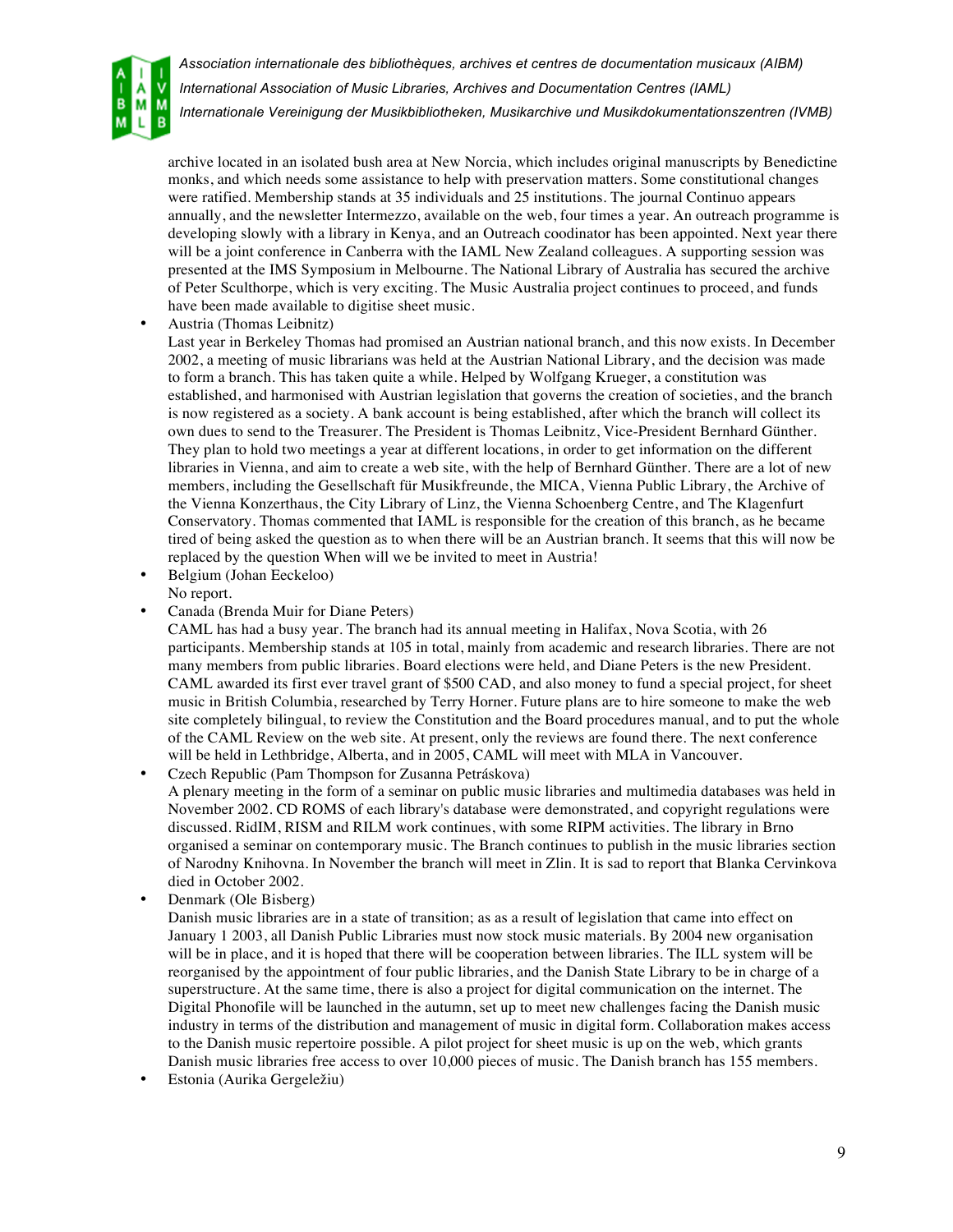

*International Association of Music Libraries, Archives and Documentation Centres (IAML)*

*Internationale Vereinigung der Musikbibliotheken, Musikarchive und Musikdokumentationszentren (IVMB)*

Aurika expected that we would notice that there has been no activity in the Estonian branch apart from organising the IAML conference. They have been very lucky, and very glad for assistance from IAML, and from the US branch for Outreach money. It has been possible to give full or partial assistance to ten people from, amongst other places, Poland, Chile, Croatia, Armenia, Russia and Karelia.

- Finland (Jaako Tuohienemi) The Finnish branch publications, which are approaching one hundred in number, are changing to make them more and more available on the internet. The branch is collaborating with public libraries to establish a discussion forum.
- France (Laurence Languin)

Membership of the French branch is about 112, the same as last year. There have been 13 new members, 8 institutions and 5 individuals, mainly from public libraries, which is a new development for the French group, and is probably as a result of an association with ACIM, which is now a federation of different organisations dealing with musical documentation. The journal Ecoutez voir comes out three times a year. The new issue contains reports of meetings, the IAML meeting in Berkeley, Dominique Hausfater's report on her visit to four experimental establishments in musical documentation in New York and its environs, professional training, subject headings, FRBR, and cataloguing in the MARC format. The group would like to publish translations of foreign articles, such as the President's report, working group reports, RILM annual report. This year there will be a special issue of the Bulletin dealing with musicology. As President of the French branch, Laurence attended the meeting of a committee appointed to deal with conference organisation in Grenoble, entitled Music and memory. Many participants were IAML members. The web site has changed its structure. The annual meeting was held in Lyons at the end of April, at which there were three working groups, on the musical bibliography handbook, the evolution of the MARC format, and professional training. Patrick Leboeuf has been invited to talk about FRBR. Next year the conference will be in Grenoble. Six catalogues will be published in October

• Germany (Wolfgang Krueger)

The membership of the German branch stands at 227 members, which is down a bit; there is a certain stagnation in membership. Although Germany is not a poor country, music libraries are having problems with staffing and money. Their journal Forum Musikbibliothek is in its 24th year. The former bibliography Zeitschrift und Dienstmusik does not exist any more, but it is hoped that it will be integrated as an electronic bibliography when the Bibliographie des Musikschrifttums goes online. The electronic discussion list has 140 subscribers, and is most successful, and helpful. At the University of Stuttgart the music postgraduate study came to an end, and the MA began, based on the Euro credit system. It will cover topics such as music libraries, music publishing, radio stations, and event management, and will require part time study for five terms. The next annual meeting will be in Rostock in September 2003, and will include local collections, new technology, offers of new services, the project of a new German internet library, and the lending of files on the internet. A new Board will be elected.

• Hungary (Julianna Gócza)

Hungary has started to found the proper Hungarian National Branch but this will be a long process. There are 17 colleagues who belong to the Hungarian National Branch, but only 8 of them are subscribers to Fontes. According to the Hungarian legislation there must be 10 members to form an association. Firstly the branch will do everything it can to find another 2 subscribers to be able to form a proper Hungarian branch. If there is no chance for that, then they will become part of the Hungarian Library Association. Presently the financial issues of the National group are being arranged by the Music Section of this organisation.

Due to the regulation about librarian training - issued by the Ministry of National Cultural Heritage libraries have to support their staff in a further compulsory training program every 7 years. Three special training courses are provided for musicians and basic music education courses for librarians.

There are some developments in Hungary on information technology. Some international databases will be freely accessed by the Library Department of the Ministry of National Cultural Heritage. The Hungarian National Branch has made great efforts in order to get access to the RILM Abstract online version for next year and hopes that the request will be accepted.

The branch is working in additional new special areas, for example: they will take part in the workshop of the digitalisation project for the Hungarian Cultural Public Property/Heritage.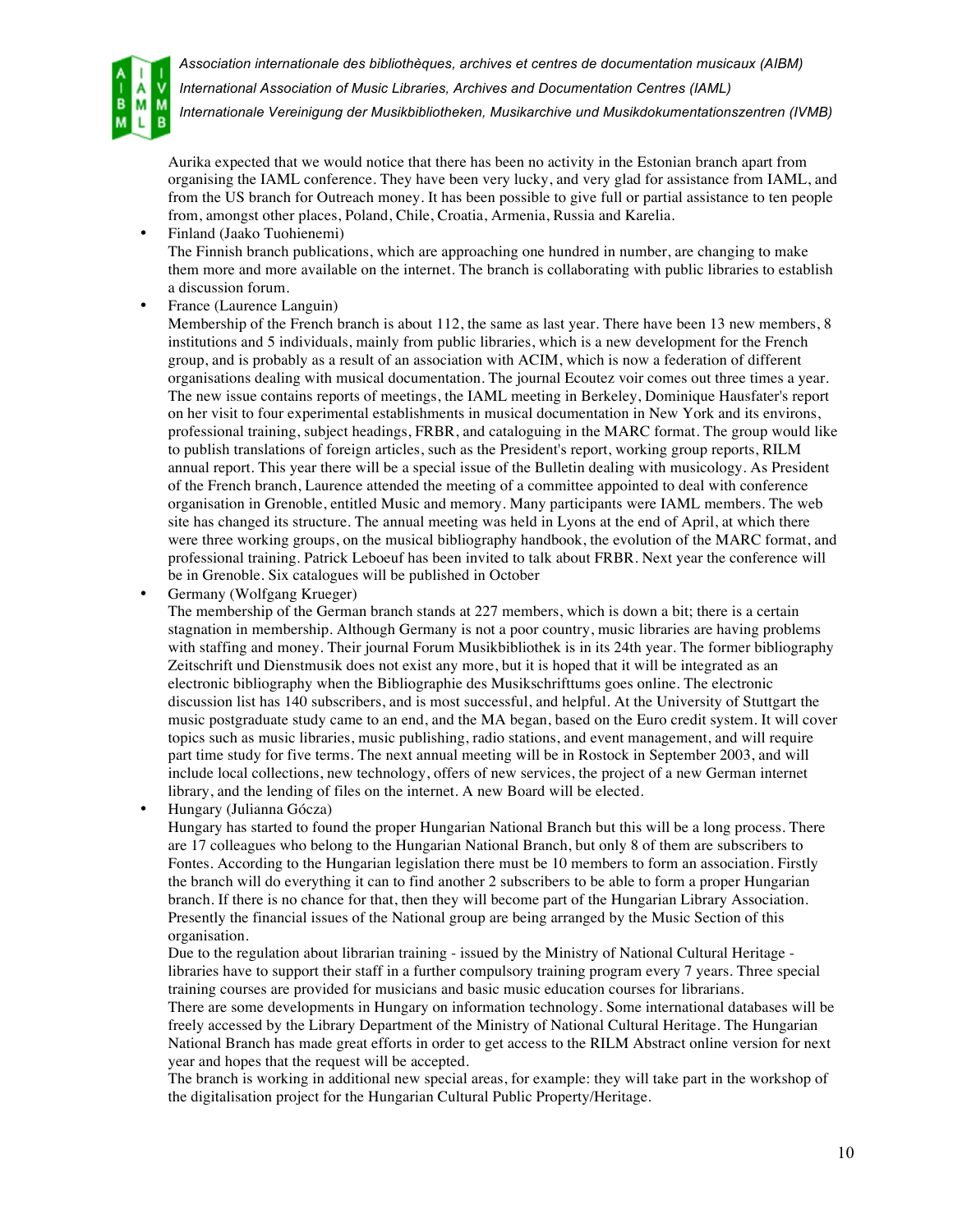

Italy (Federica Riva for Agostina Zecca Laterza)

During 2003 the Italian branch of IAML was officially appointed by the Italian national cataloguing agency (ICCU) to cooperate with the permanent commission on the revision of the Italian cataloguing code. A working group was established, chaired by Fiorella Pomponi, former music librarian at the Milano central public library 'Sormani', with the aim to revise the 1979 music code *Manuale di catalogazione musicale*  according to the evolution of the Italian library network. In autumn 2003 the separate music database SBN-Musica is going to be merged into the National cataloguing system, as prototype of any special meterials. On 9 April 2003 the copyright law n. 68 was approved in application of the European directive 2001/29/CE. The loan of copyrighted music in Italy has been forbidden since 1994, and the law unfortunately introduces a new exception for music. The general rules states that it is possible to xerocopy protected printed materials up to 15% of any volume (or an issue of periodical) but it expressely excludes printed music. The Italian branch thanks IAML for the approval of the Statement of principles on copyright and thanks Anne Le Lay and Richard Chesser who participated in the copyright session on music at the national conference of the Italian Library Association in October 2002. Other initiatives on the copyright issue are in progress. During another session of the same conference the issue of Total Quality in music libraries was approached for the first time in Italy.

A third event took place during the year which is going to change much in music libraries life, i.e. the implementation of the Conservatory reform. According to the reform each Conservatory is going to write, by Sepember 2003, its own constitution, and there is some expectation that the role of libraries will be better recognized. To help this process the board of the Italian Branch of IAML prepared and published on the national website recommendations and guidelines to be adopted by each Conservatory.

A proposal of cooperation was presented to the Italian Library Association in case the IFLA conference 2008 will be held in Rome, while the IAML conference is going to be held in Naples in the same year. The branch had elections during the annual assembly held in May at the Conservatory in Naples. Officers for 2003-2006 are: Agostina Zecca Laterza, president; Federica Riva, vice-president; Marcello Eynard, secretary; Patrizia Salvi, treasurer.

• Japan (Tsuneko Arakawa)

The Japanese branch now has 64 personal members, and 22 institutional. The annual meeting was held in Tokyo on June 6 2003. Seminars were held on Reference in the music library, the Koizumi Fumio Memorial Archives, and Netherlands songs sung in Japan during the Edo period. Three issues of the Newsletter have appeared, and the branch now has its own domain for their home page (www.iaml.jp). For the last four years, the branch has made funds available to enable young librarians to attend the international conference, but no one was eligible this year. In order to facilitate cooperation with other branches, Hitoshi Matsushita has been appointed outreach officer. The Music Libraries Association of Japan has published a survey of music collections in Japan to commemorate its 30th anniversary. It contains details of 2002 collections in 64 institutions.; the International Kuhlau Society, Tokyo, is participating in the study and propagation of the works of Kuhlau, and the Japapese version of the New Grove Dictionary is being put online.

• Netherlands (Gert Floor)

During the year, the Dutch national branch has developed several activities for its still growing number of members. Most of the actual work is being done by committee-members. The national board coordinates, keeps control, develops new initiatives and tries to make the members interested. The Program-committee organised two meetings, one about collection management and one introducing four music genres: contemporary music, New Age, Jazz, and today's pop music. Here the Program committee liaised with the Education committee, which twice last year organised an introductory course in World Music, attended by about 50 people from all over the country. At the annual meeting the education committee proposed a choice between a course in one of the four music genres: jazz, and an elementary course in music theory. This elementary course, which won the support, is meant for staff working in the front office of the music department of a public library. In the Netherlands, the situation has become such, that people working at information desks, often lack musical training. Staff trained as music librarians are declared specialists and are placed in the back office or in a more managerial function.

The Interlibrary Loan-committee has to cope with other problems. Last year this committee recommended a system for a more efficient interlibrary loan of printed music. This was received cordially by the large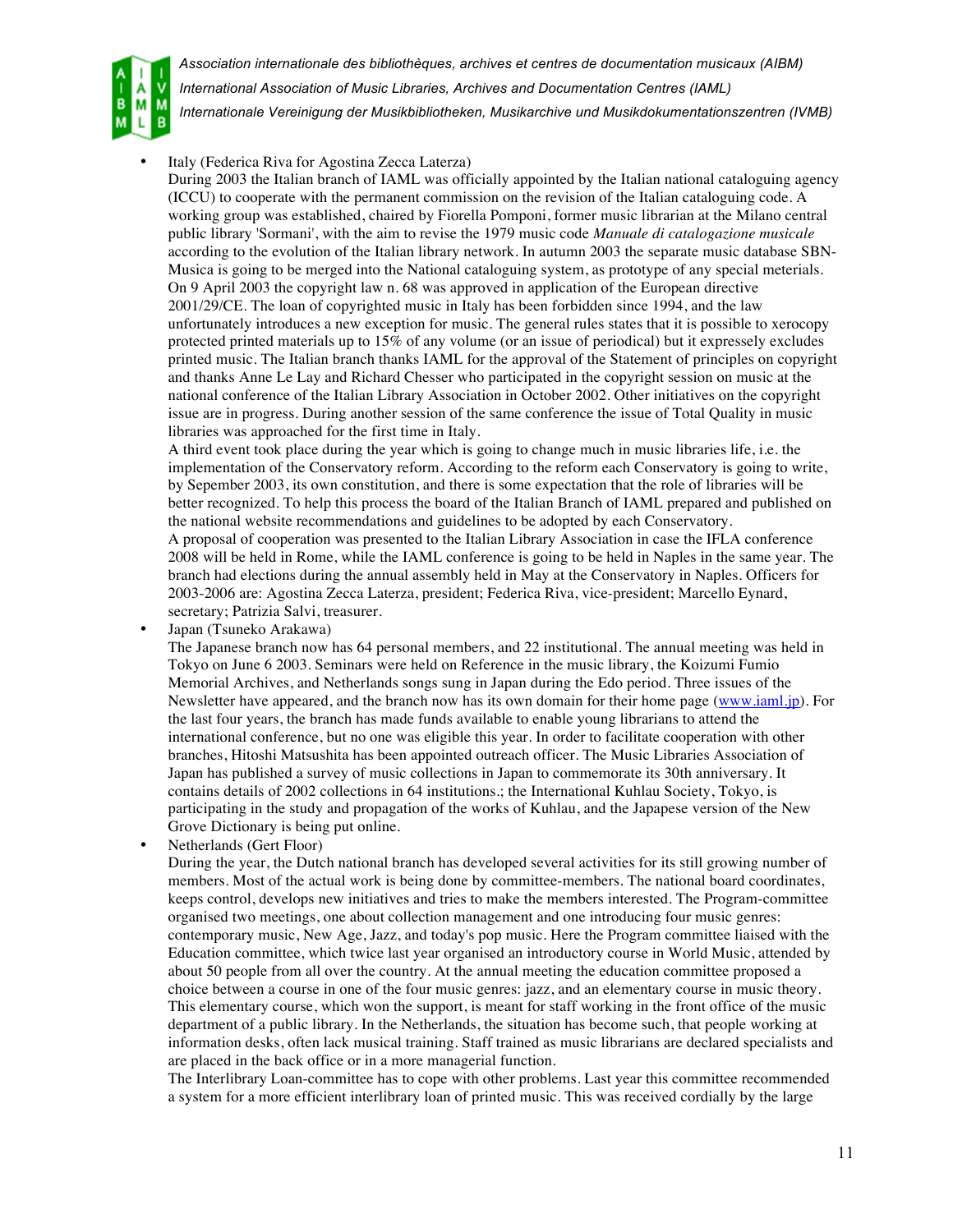

public libraries in the country, but practical realization of the proposals is not in their hands. Lobbying and diplomatic deliberations will be necessary, as will be fundraising. Strongly connected with an efficient interlibrary loan system are developments in ICT. Several new initiatives made it necessary for the branch to appoint a coordinator for this field. The input of music-related subjects in larger national ICT- initiatives like "bibliotheek.nl" (library. nl) and a national "information desk" for public libraries (aladin.nl) have become more important over the last year. The website has just moved to a new address and will be built on and kept up to date by members of yet another committee: the editorial staff of the Newsletter. We hope that in the new virtual surroundings discussion between members will flourish. The high costs of the printed and mailed version prompted the editorial staff to search for possibilities of an attractive electronic version of the newsletter. The branch is looking forward to the 2009 conference in the Netherlands, and are trying to raise more involvement among our members with IAML topics, and what is going on at the conferences. So far it has been a little abstract to some of our members. As always: much work to do, but it is worthwhile!

• New Zealand (Roger Flury for Joan Clayton)

The 20th branch annual meeting and seminars were held in Wellington in November 2002. A new executive was elected, with Joan Clayton as President There were several trips to places of interest, and several presentations, including a book about The Pollards: a family and its child and adult opera companies in New Zealand Australia 1880-1910, which gave an interesting insight into their economic situation. It was interesting to find that material in private collections is better than that in public ones. There was also a presentation about New Zealand published sheet music, and a visit to SOUNZ, the New Zealand MIC. Branch membership stands at 31, and a membership drive is in progress. RILM contributions continue, and a grant has been made available for a biography of Douglas Lilburn. There will be a joint meeting with the Australian branch in Canberra. Changes have been made to legal deposit provisions, and depositories will now receive sound recordings and non-print materials. New Zealand and Australia have a joint email list.

• Norway (Inger Johanne Christiansen)

The Norwegian IAML Branch is busy planning next year's Congress, a joint Congress for IAML and IASA. A lot of work has been done so far, but there is still a long way to go. In November the branch celebrated its 30th anniversary. It was a successful event, with champagne, a wonderful dinner and a lecture on the famous composer Harald Saeverud, given by a famous Norwegian radio and TV reporter. The composer Arne Nordheim was invited to the annual meeting in April, to introduce himself and his music. He is also part of the arranging Comittee for next years Congress.

A similar publication to the UK's "Music for the terrified" by was published in 1990.

This is outdated and work is being done on a new edition which will be completed this autumn. It is interesting that the original publication says nothing about computer, databases or Internet. Close contact is maintained with the Library School, teaching librarianship. Attempts have been made to improve the education during the last years, and they were successful in finding a new teacher in cataloguing and reference work last year. Many students are interested in the special courses in music librarianship. The Library Center, selling services and equipment to the libraries in Norway, offers CDs fully catalogued. They nearly shut down their services for the music libraries last year, but were convinced to continue and improve them. The homepage had been neglected for many years, so a new one is being designed, which will appear very soon, hopefully by the end of September. There will also be an English version. Next years Congress has its own homepage: http://www.IAML-IASA-2004.musikk.no

• Poland (Jolanta Byczkowska-Staba)

During the last year the Polish branch has been concentrating on international activities, and their Board meetings have been directed towards planning for the IAML conference in 2005. Contact with Joachim Jaenecke has been made with regard to this. A meeting was held in May for music librarians and representative Polish composers at the National Library, and in October, a meeting for sound librarians and music librarians was held in Warsaw at the National Library and the University Library. Copyright and subject headings were discussed. Work on RISM and RIPM continues. Help has been received from other libraries for describing music manuscripts and prints. Maria Prokopovic has donated her archive to the branch. Dates for the IAML meeting are July 10-15 2005, and post conference tours to Gdansk and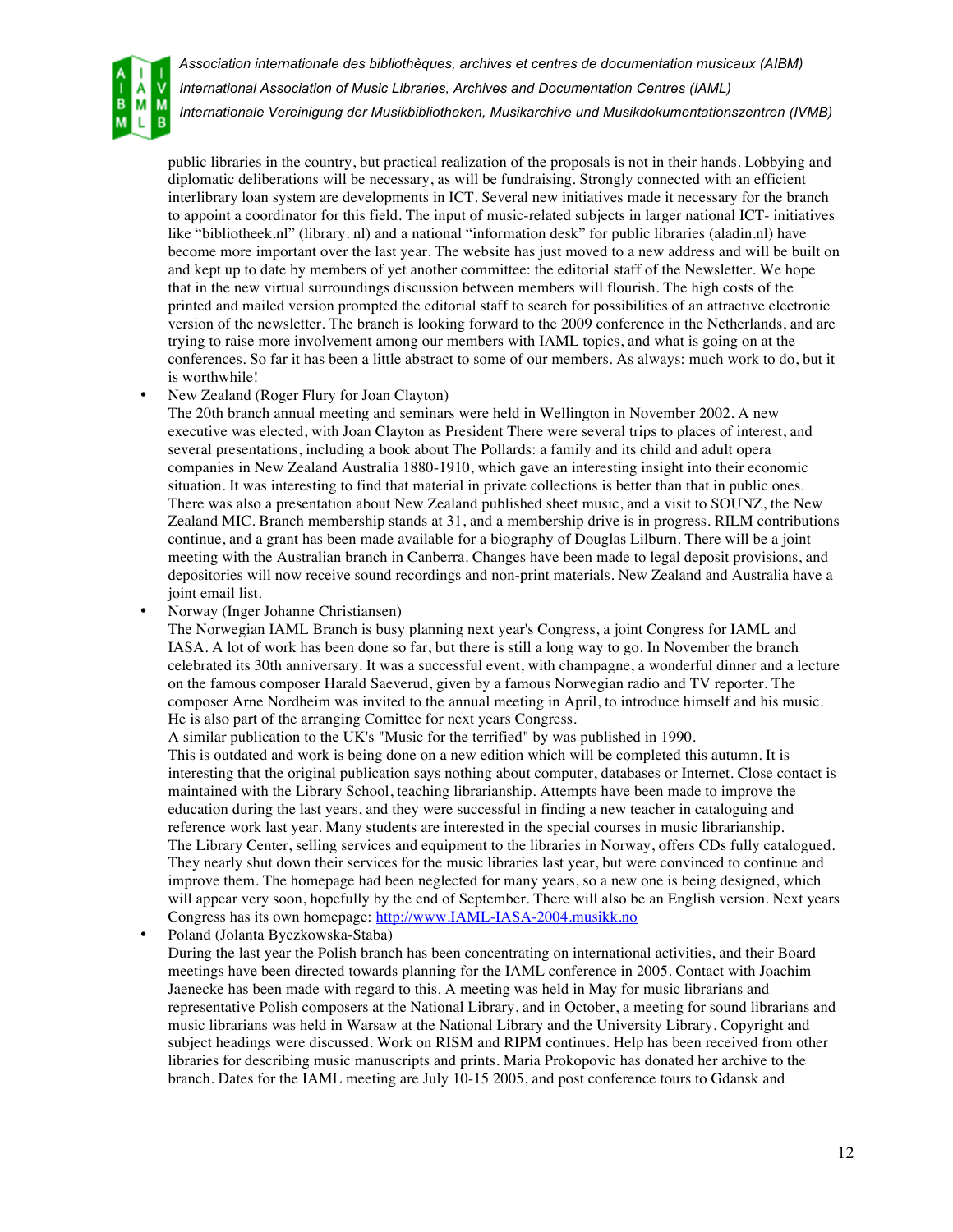

*International Association of Music Libraries, Archives and Documentation Centres (IAML)*

*Internationale Vereinigung der Musikbibliotheken, Musikarchive und Musikdokumentationszentren (IVMB)*

Krakow, amongst other places, are planned. There is a link from the IAML website to the Polish website, which contains useful information about Warsaw.

• Portugal (Alda Goes)

Alda Goes works at the Lisbon City Fonoteca, which was created in 1994, and occupies 200 square metres in a shopping centre. It has a small budget, and ten staff, of which only one has music skills. The opening hours are 10 a.m.-8 p.m. All kinds of materials are catalogued, including DVDs, CDs, and CD-ROMs. The library holds about 20,000 titles, of which 1,070 are printed items. Listening facilities are available, and information is also provided by email to everyone, especially to Ph.D students, and particularly about Portuguese music of all kinds. A website has been available since 1995. There are some pedagogical programmes, such as What is a music library? Concerts, conferences and workshops are offered, and support is given to commercial recording companies.

The national library of Portugal has a music department, which deals especially with printed and manuscript materials, but they are not able to lend their sound recordings. A lot of material is received on legal deposit, and it would be nice if this were catalogued and available to the general public. Many of the universities have music departments, such as Lisbon, Oporto, and Averroes. The Fonoteca was asked to advise Averroes University on the organisaton of a donation of sound recordings they had received. The department of music at Lisbon University has various projects, including iconography at the Ethnomusicological Institute. They have a sound recording archive of student fieldwork, and the sociology and aesthetics of music, but it is not open to the public. Portugal has many public libraries, and there are about twenty in Lisbon. In general they have very small music sections, consisting mainly of audio-visual materials, for lending. Unfortunately, Portugal does not have training available for music librarians, and does not have a Music Information Centre. Alda would like to learn from IAML how to improve the situation in Portugal.

• Russia (Emilia Rassina)

A database is being constructed of about 500 special libraries in theatres, music sections, public libraries, etc. This is only part of the project, which will require more work. The Russian branch participates in the work of the Russian Library Association. Groups of Russian libraries presented a programme of exchanges and training on rare books and manuscripts, which resulted in an interesting project on the training of specialists, lectures, exchanges with France.

• Spain (Jose Carlos Gosálves)

The Spanish branch has new officers. It has presented two courses on manuscript music cataloguing, cataloguing printed music and sound recordings, and one on authority control, also a round table on intellectual property. The Branch is working towards celebrating its second national conference next fall. There have been several publications produced, including the third volume of BIME, a Model for libraries, conservatories and schools of music, and are preparing a thematic catalogue of the works of Gaetano Brunelli. A facsimile of important Spanish musical sources is also in preparation, together with the Spanish Musicological society. The branch has 192 members, and is full of ideas and energy.

• Sweden (Veslemöy Heinz)

The Swedish branch has a stable membership, and their main task this year has been the celebration of their 50th anniversary, which was done with champagne. A meeting was held at a public music library, which is unique in Sweden. A lecture was presented by the President of IAMIC. The Minister of Trade believes that the survival of Sweden us due to its music exports. A second meeting about cataloguing is planned for the autumn.

• Switzerland (Pio Pellizzari)

This has been a quiet year for the Swiss branch, during which reorganisation has been discussed. Elections have taken place, so that now there is a complete Board. A working group has been created for the new music librarians in teaching institutions, which will look for solutions to common problems, which are at very different levels, and try to harmonise things. The Swiss national sound archive is developing a service centre, and will integrate into IAML Switzerland.

• United Kingdom and Ireland (Susi Woodhouse)

The branch has been very active. Highlights of the year include its first year as the UK & Irl Branch. There are two representatives from Ireland. 2003 was also its Golden Jubilee, and a Festschrift was produced on Music Librarianship in the UK. Work is being done on the building of a strategic jigsaw for music. A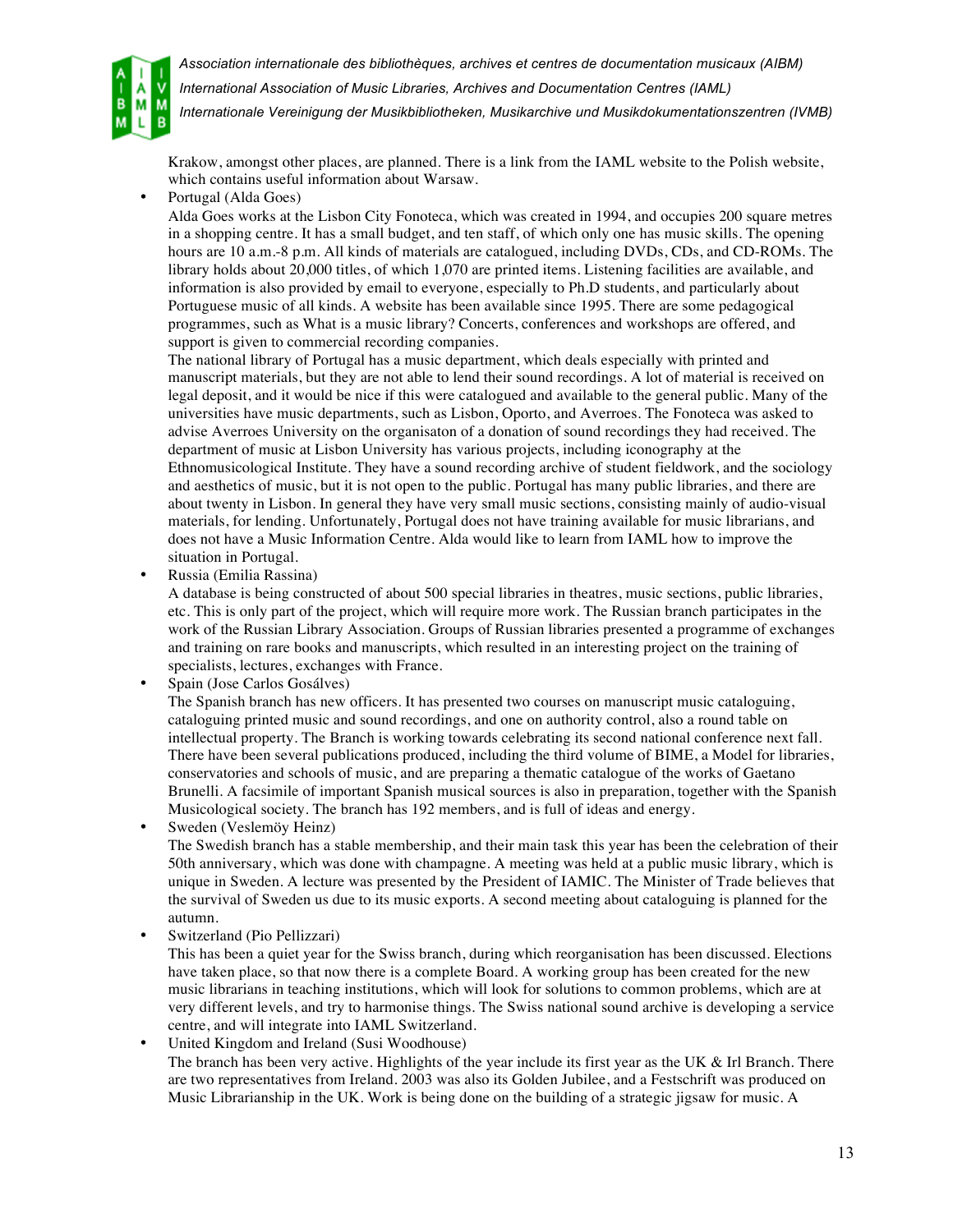

further grant was received to continue the work for Encore and Cecilia. The latter provides a good starting point, and has attracted much attention. Katherine Hogg is now the Cecilia project manager. They are looking for finance to turn collection descriptions into. Encore now includes 50,000 titles, and recognition of its worth was made by the government at the launch, by Baroness Blackstone, and in November 2002 Malcolm Jones was presented with a CILIP award for lifetime achievement in Information Technology. The branch is also working on a toolbox similar to the Danish product. The Music LIP was revitalised for a new strategic plan, and an enormous amount of work was done by Pam Thompson and Malcolm Lewis. There has been much discussion about this and funding was secured to enable a move forward. Contributions were made to the NMU and the PULMAN project, and the web site has been redesigned. There continues to be pressure on music resources including the Library of the University of Edinburgh. Thanks are due to all who contributed, in particular, Liz Hart, Education Officer, and Kathy Adamson, who has just completed five years as Treasurer, and is now President-Elect.

• USA (Jane Gottlieb)

The US branch is breathing a sigh of relief after the Berkeley meeting, and thanks are due to all who were involved in this, especially John Roberts and Lenore Coral. The web site has been newly designed. They are negotiating with A-R Eds to take over their management, which will make life easier. \$2000 USD was forwarded on to the conference in Estonia, which was originally part of the money given to the US by the UK. The branch is aiming to get tax- exempt status, and with an MLA task force established by Jim Cassaro is exploring a long term endowment for US RILM. The donated materials programme continues to flourish under Marjorie Hassen, and it is with sadness that the death of Leslie Troutman on May 18 2003 is mentioned.

Reports of the R-Projects were deferred until the Closing Session.

## **16. Constitutional matters (Richard Chesser)**

Changes to the Constitution and to the Rules of Procedure have been proposed in order to allow for branches to be formed with members from more than one country. The Council is in a position to vote here on the changes to the Rules of Procedure, but can also wait until the Oslo Council meeting to vote on them. Changes to the Constitution cannot be made today, as they must be sent to the entire membership for voting six months in advance of the date of the next General Assembly in Oslo. The Constitution Committee has formulated the appropriate changes both to the Rules of Procedure and the Constitution, which is simply the addition of the word 'multi-national' in places where the phrase 'national branch' is used. There are no other changes, and the relationship of a branch to the parent organisation stays the same. Copies of the amendments to the two documents have been circulated to the Council. Richard asked if everyone could get within sight of one of the copies.

Proposed amendments to the Constitution are as follows:

- Article V, 2) a) Any **national or multi-national branch, or** country having at least ten members enrolled in the Association shall have a delegate on the Council. …
- **Article VI. National and Multi-National Branches**

The principle purpose of the National **and Multi-national** branches shall be to accomplish at the **branch** level such tasks as the Association undertakes internationally and to collaborate in all the activities that the Association deems necessary, as well as to serve national needs in areas that concern the Association. National **and Multi-National** Branches shall submit their constitutions to the Association. They shall not conflict with that of the Association.

It shall be the duty of the National **and Multi-national** Branches to designate the representative of their country **branches** to the Council. **Individual countries within Multi-national branches shall not be entitled to separate representation on Council.** The National **and Multi-national** Branches shall be required to submit an annual report of their activities to the Association.

Proposed changes to the Rules of Procedure are as follows:

- Rule I, 2 Honorary members shall be elected by the General Assembly on proposal of the Council. National **and Multi-national** Branches may elect their own honorary members, who do not, however, thereby become honorary members of the Association.
- Rule II, 5. In countries where a National **or Multi-national** Branch of the Association exists, members shall pay their dues to the Treasurer or Secretary of the Branch, unless the Branch prefers another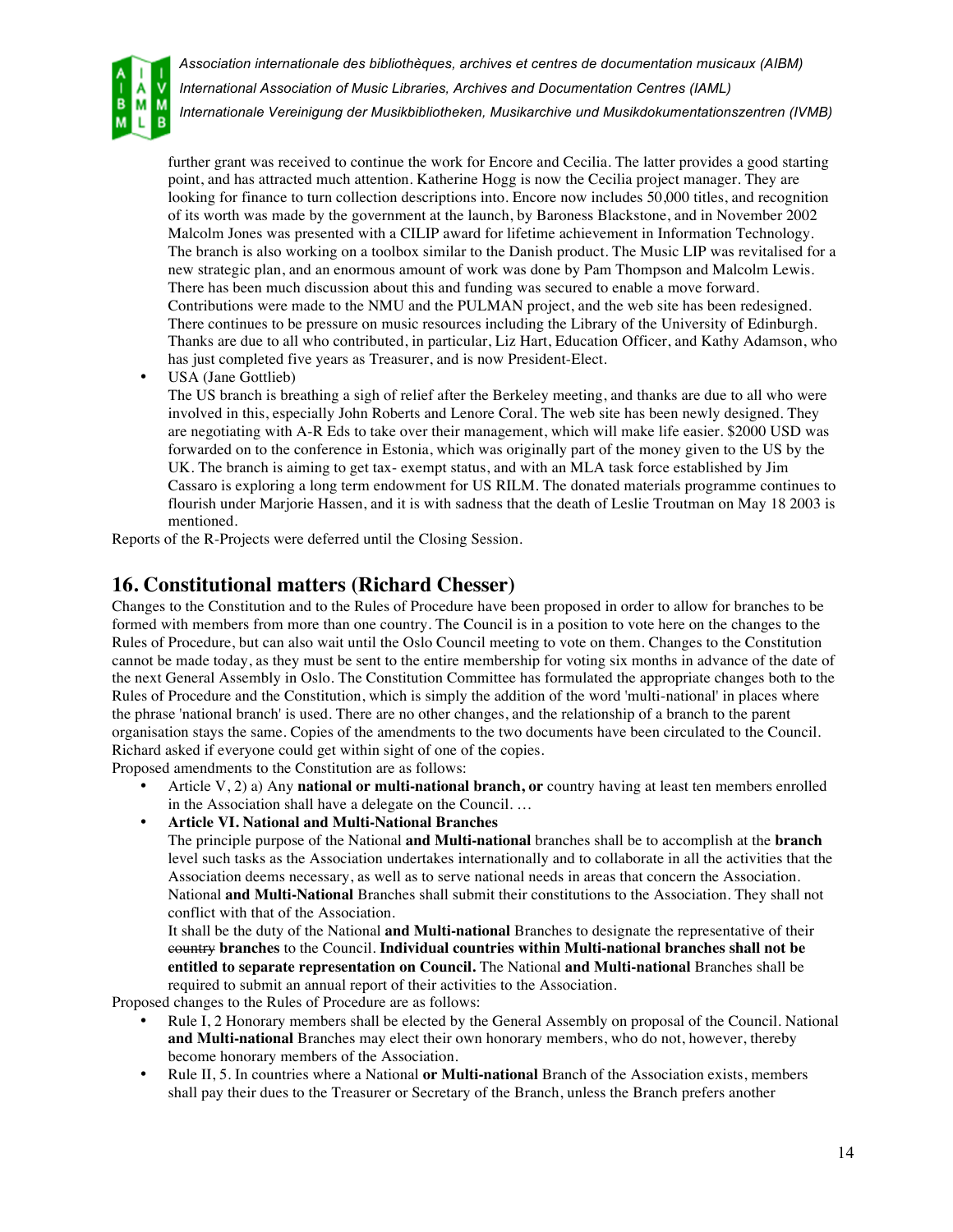

*International Association of Music Libraries, Archives and Documentation Centres (IAML)*

*Internationale Vereinigung der Musikbibliotheken, Musikarchive und Musikdokumentationszentren (IVMB)*

arrangement. 20% of the dues may be retained by the Branch; the remainder shall be remitted to the Treasurer of the Association.

The National **or Multi-national** Branch may use its share of the dues at its own discretion. The Branch shall be entitled to assess additional dues upon its members and shall have the sole right of disposal if such funds as well as of revenue from any other sources. Members of countries without a National **or Multinational** Branch shall remit their dues to the Treasurer of the Association, either directly or through an intermediary designated for this purpose.

- Rule II, 6. Honorary members of the Association shall be exempt from dues. This does not apply to honorary members of a National **or Multi-national** Branch; however, the Branch may pay the dues of such members.
- Rule IV, 1 The names of national delegates **from National and Multi-national branches** to the Council shall be communicated to the Secretary General.
- Rule VIII, 2 The organisation of meetings or congresses shall normally be assigned to a National **or Multinational** Branch at the invitation of the Branch which shall be in charge of local arrangements. Responsibility for the professional programme shall rest with the Association (cf. Rule V, 2).

In article VI of the Constitution, national level was changed to branch level.

John Roberts thanked Richard for drafting these changes at short notice, and pointed out that it was the intention to broaden the definition of 'branch' in order to assist countries that were unable to form a branch on their own, to do so in collaboration with other countries. When the matter was first discussed, the term 'regional' was suggested, but it was subsequently thought that this could be interpreted as meaning a region within a country forming a branch, which is something we would not encourage, so that is why the rather 'heavy' term 'multi-national' has been used. It was pointed out that this situation actually has existed in the past, and exists now, in the UK & Irl Branch. The proposal to amend the Constitution and Rules of Procedure was made by Richard Chesser and seconded by Pam Thompson. John Roberts suggested that we vote first on the Constitution, as it is the larger document, and the changes in it are simpler.

There was discussion as to whether or not the Rules of Procedure should be changed before the Constitution, as they would then be at variance with the Constitution for a short period of time, and if we could tolerate the contradiction that would briefly exist. Changes to the Constitution have to be approved by both the General Assembly and the Council. We could wait until next year to vote on the Rules of Procedure, by which time the Constitutional change would have been approved. Richard Chesser was in favour of Council approving changes to both documents now, even though the Constitutional change could not be officially effected until a vote is taken by the entire Association. The President then reminded Council who in entitled to vote, viz. The President, Vice-Presidents, the two immediate Past Presidents, Chairs of Branches and Commissions, branch representatives of branches with more than ten members, national representatives as approved by Council. The Treasurer and Secretary General, the Editor of Fontes, Chairs of Joint Commissions and Working Groups, and observers, do not have votes.

At this point, Gert Floor said that he had not had the opportunity to read the proposed changes and did not know on what the Council was voting, and requested that the vote be delayed. The need to get this change approved was then stressed, so as to avoid having to take the issue back to the Council again in Oslo. This is not in any way a substantial change, as all we are doing is adding the expression 'multi-national' to 'national' . Ruth Hellen then pointed out that this matter had been discussed in Council last year, at which point the Constitution Committee had been directed to come up with an amendment, which they have done. She urged closure to the matter, as it would be nice to feel that existing multi-national branches had legal status.

Wolfgang Krueger asked if the vote on the Rules of Procedure had to be taken today, as some members may wish to have more time to think about the matter. John Roberts said that if the proposal of the Constitutional amendment was sent out to the membership for voting, and was approved, and the Council was to change it subsequently, we would have to wait another six months before sending out a vote to the General Assembly, and even longer if we only have a General Assembly every three years. Pam Thompson asked if everyone who was going to vote understood about what they were voting, as it would be best if we could arrive at a decision today.

John Wagstaff asked if a branch could be both a national branch and a member of a multi-national branch. Richard Chesser thought this would be unlikely to happen. John Roberts said it was not suggested that branches should merge, but simply that a country that was unable to form a branch on its own could do so in collaboration with another country. He cited the precedent of IAMLANZ, the joint Australian/New Zealand branch.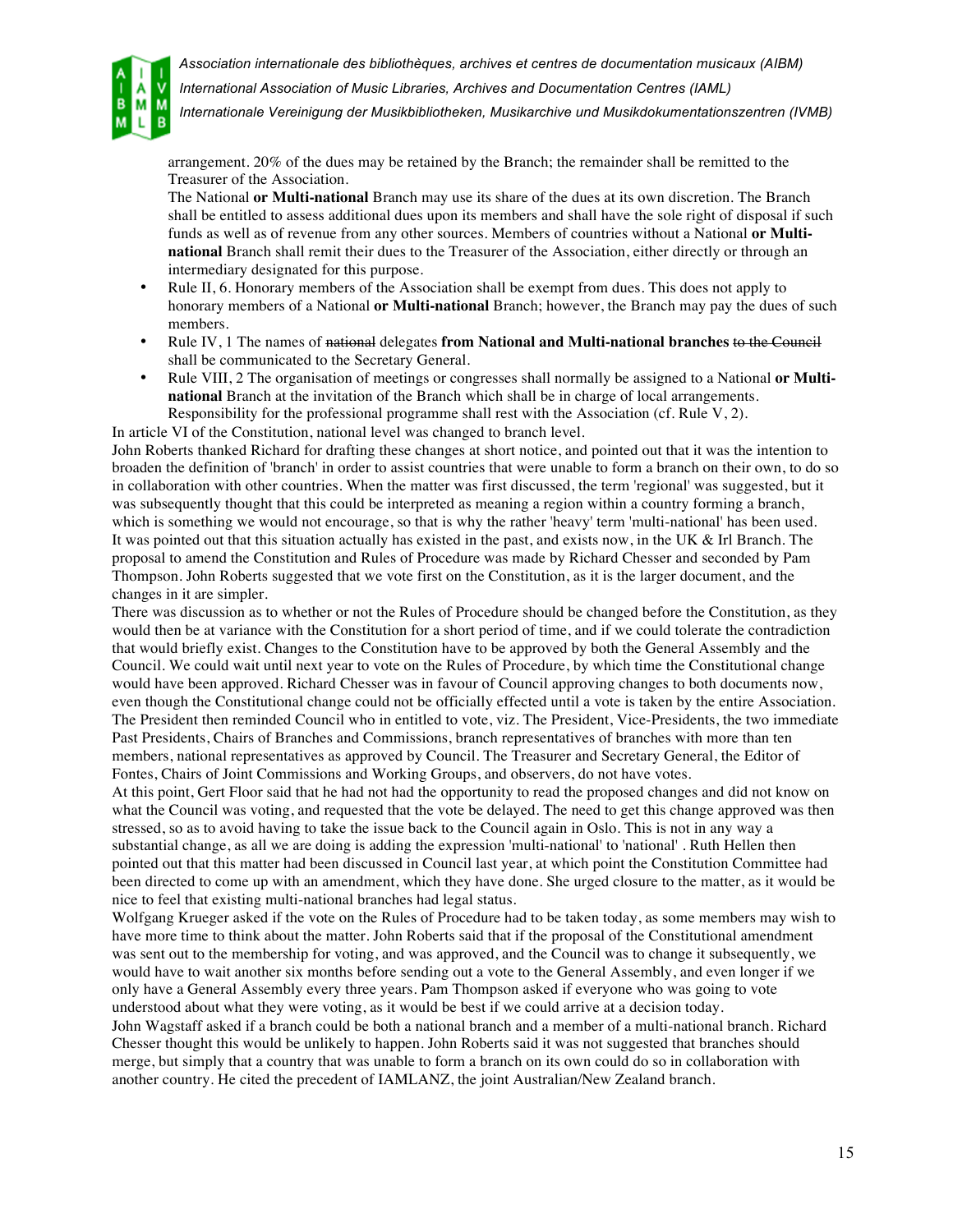

In response to the suggestion that a descriptive paper be written about the matter, it was pointed out that this was hardly a new concept, as it had been discussed at every Council meeting since the meeting in Périgueux. The changes are not restricting in any way, but more enabling. The President finally called the question to vote on the proposed constitutional changes. The votes were 29 for, 3 opposed, and 2 abstentions. Voting on the amendments to the Rules of Procedure was deferred.

# **17. Copyright Committee (Anne Le Lay)**

Anne Le Lay, appointed as Chair of the Committee in 1996, expressed he wish to stand down from the position, as she felt six years in the job was long enough. Last year, the Committee was expanded to include a Secretary, and geographic representatives from Northern, Southern, and Eastern Europe, Asia, North America, South America, and the Southern hemisphere. She proposed Federica Riva , the representative for Southern Europe, as her successor, and she herself will take on Federica's responsibilities. The Council approved the appointment. The President thanked Anne for her hard work on tricky copyright situations.

## **18. IRMA (Judy Tsou)**

In consultation with the Archives and Documentation Centres Branch, Judy Tsou proposed an Interim Committee of three people to govern IRMA, consisting of one Board member, the Chair of the Commission of Archives and Documentation Centres Branch, and one other person appointed by the Board. This would not take the place of the Working Group itself. It is hoped to move the direction of the Working Group to have future cooperation with other international organisations. The Council approved.

## **19. Structure of annual conferences (John Roberts)**

#### **1. National reports**

The Board has been trying to find a better way to deal with national reports, and to give them more importance. Therefore, it is suggested that there be one Council session on the Sunday morning, and in the afternoon, have an open session for all, at which national reports would be presented. As they would then no longer be part of the Council meeting, they could no longer be carried over to the second Council session. The Board would like to establish a tradition of written reports that would appear in the Newsletter and Fontes, as it feels that it is important for all members to hear and to read them, especially those unable to attend the conference. Branch presidents who cannot attend can send their report in via a colleague. A shorter version of the written report can be presented verbally at this session. It was stressed that if at all possible, these reports should be available in machine-readable form, which probably replaces Suki Sommer's mantra of 'double spaced'.

#### **2. General Assemblies**

The Board would like to propose having a General Assembly every year, merging it with the Closing Session. The Constitution prescribes a General Assembly at least every three years, so in the past, constitutional amendments which can only be ratified by the General Assembly have been tied to this three year cycle. We could avoid this delay by having an assembly each year. Next year we must have one, so initially it will not be too much of a change.

## **20. Future conferences (Alison Hall)**

- 2004. Oslo, August 8-13
- 2005. Warsaw, July 10-15<br>• 2006. Gothenburg
- 2006. Gothenburg
- 2007. Sydney
- 2008. Naples
- 2009. Amsterdam
- 2010. ?
- 2011. Dublin